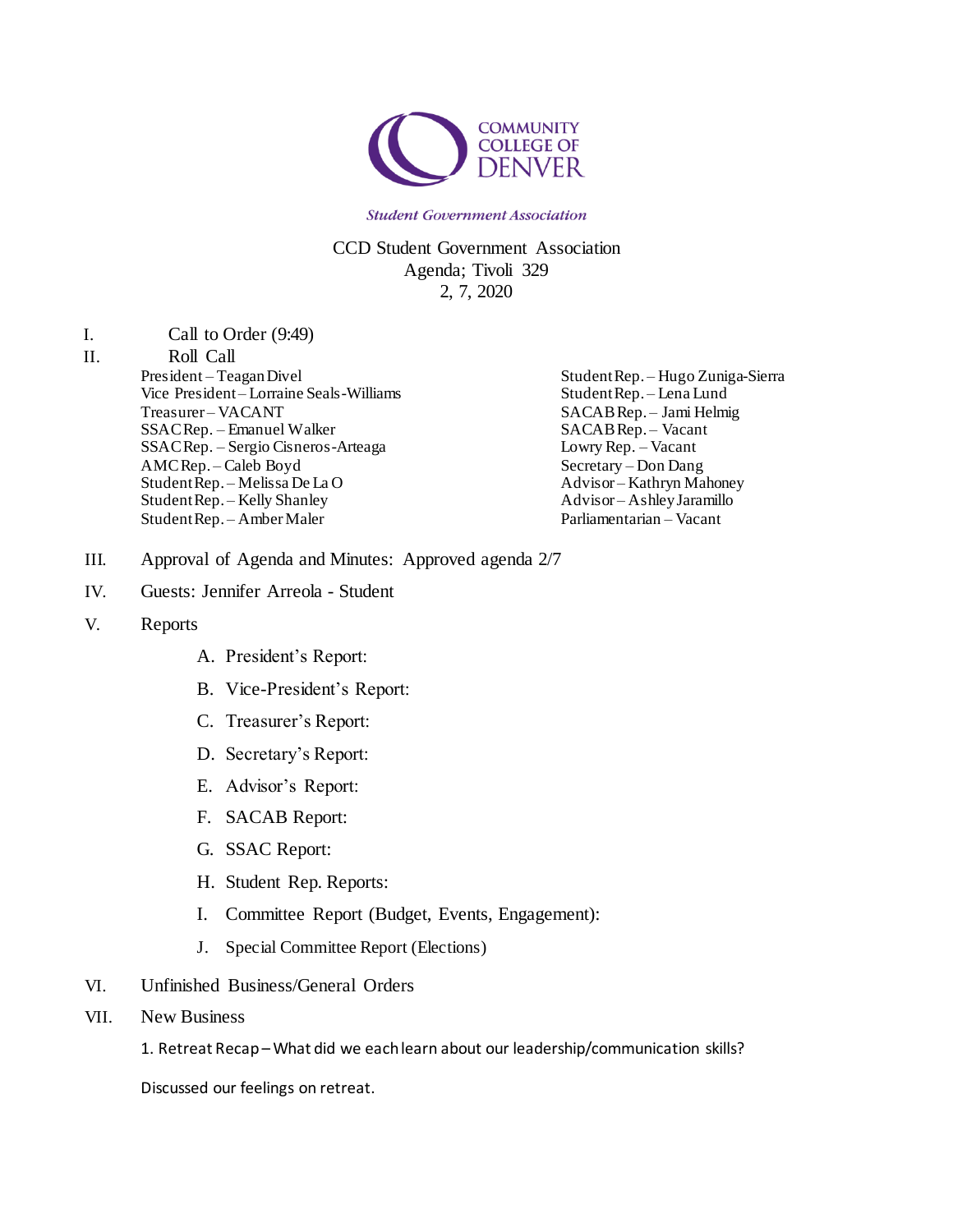2. Meeting Norms – The process of how each meeting will be ran.

Expectations. Meetings at 9:00 in the Senate room. Finish at 10:30 because there will be another meeting. Sending reports and new business items two days before. Meetings start on the dot! Don't interrupted and save questions for the end. Two minutes report. Just an update. New business will be voting and questions, or feedback. New business will be rebuttal. Reports is a QUICK update. Follows up will be in new business. Fill out report form beforehand to help.

3. Expectations – As a group and of each other.

Being late to meetings will not be tolerated. Look at bylaws for information. Postponed until next meeting.

A1. Discussion of outfits

Discussion of different types of apparel for voting. Voting will online by 5pm 2/7.

A2. New Bill – CCD Cares

Event is on February 13 and is put on by the Office of Student Life for the Children's Hospital. The bill is for \$300 for the purchase of food. Event set up is at 10:30. Starts at 11:00 and ends at 1:30 the event will be in the CCD Confluence Assembly room.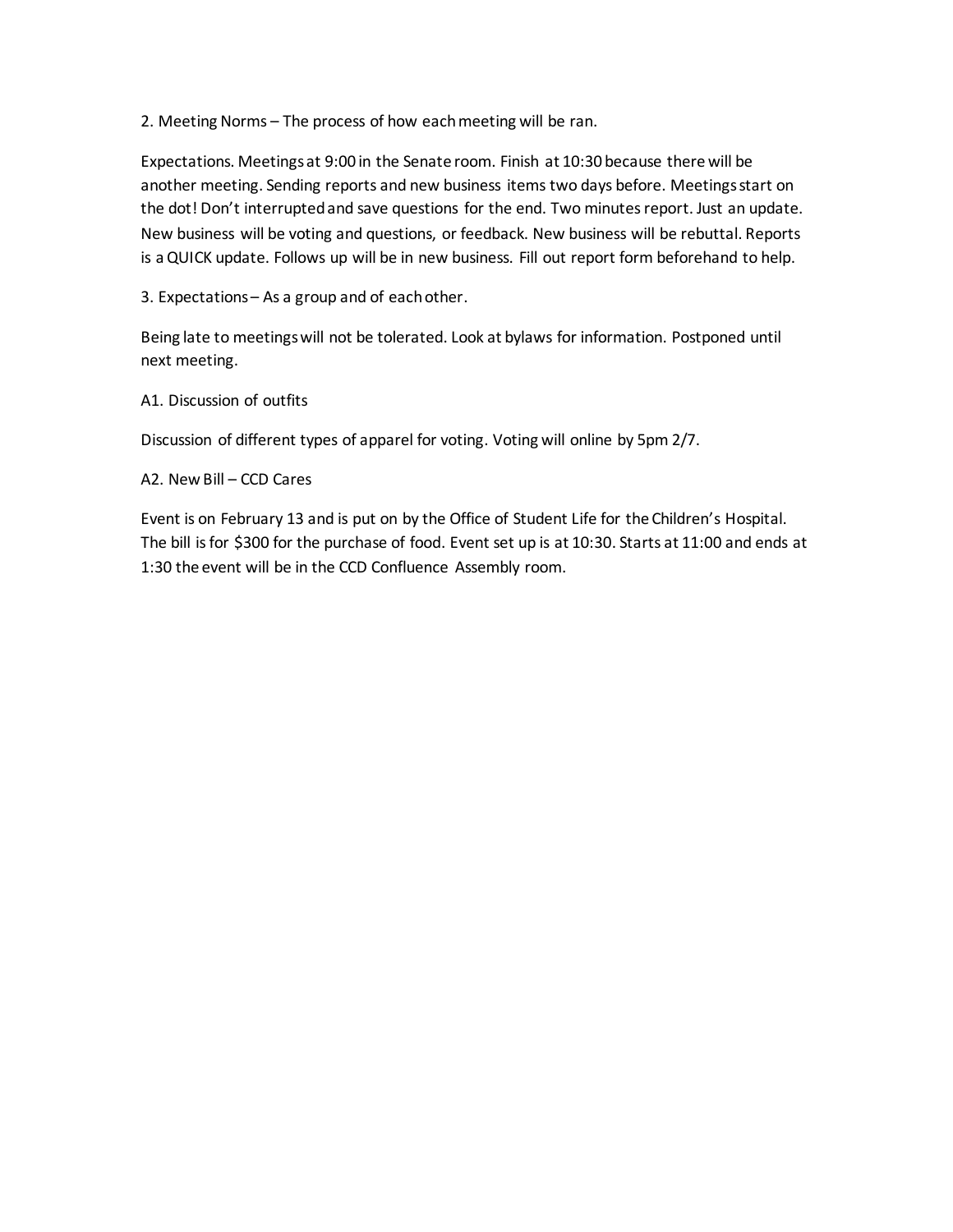VIII. Open Forum/Public Comments/Adjournment:

Kathryn –

Thursday, March 5th at 2, three to five volunteers for cross section: small panel for awareness for community college. At Balfour senior living.

Lorraine –

Conversation for more information after the meeting. One office hour at least for each week. Hours due Friday.

Hugo –

Monday, February 10th is the first event for Black History month. 1pm to 4pm at Tivoli Turnhalle. 11am to 1pm for set up. SGA's help is needed.

Kathryn –

In March, Emmanuel and Surge will be attending a meeting with the senators in Washington DC.

Jami –

Compost will come to CCD building. Student Representative will be needed for the Sustainability Committee.

Kathryn –

Nominations for student awards are open. Deadline March 5th with rising star. Please nominate. Highlight students for diversity and equity. Emails will be sent out to student emails.

IX. Adjournment at 10:52.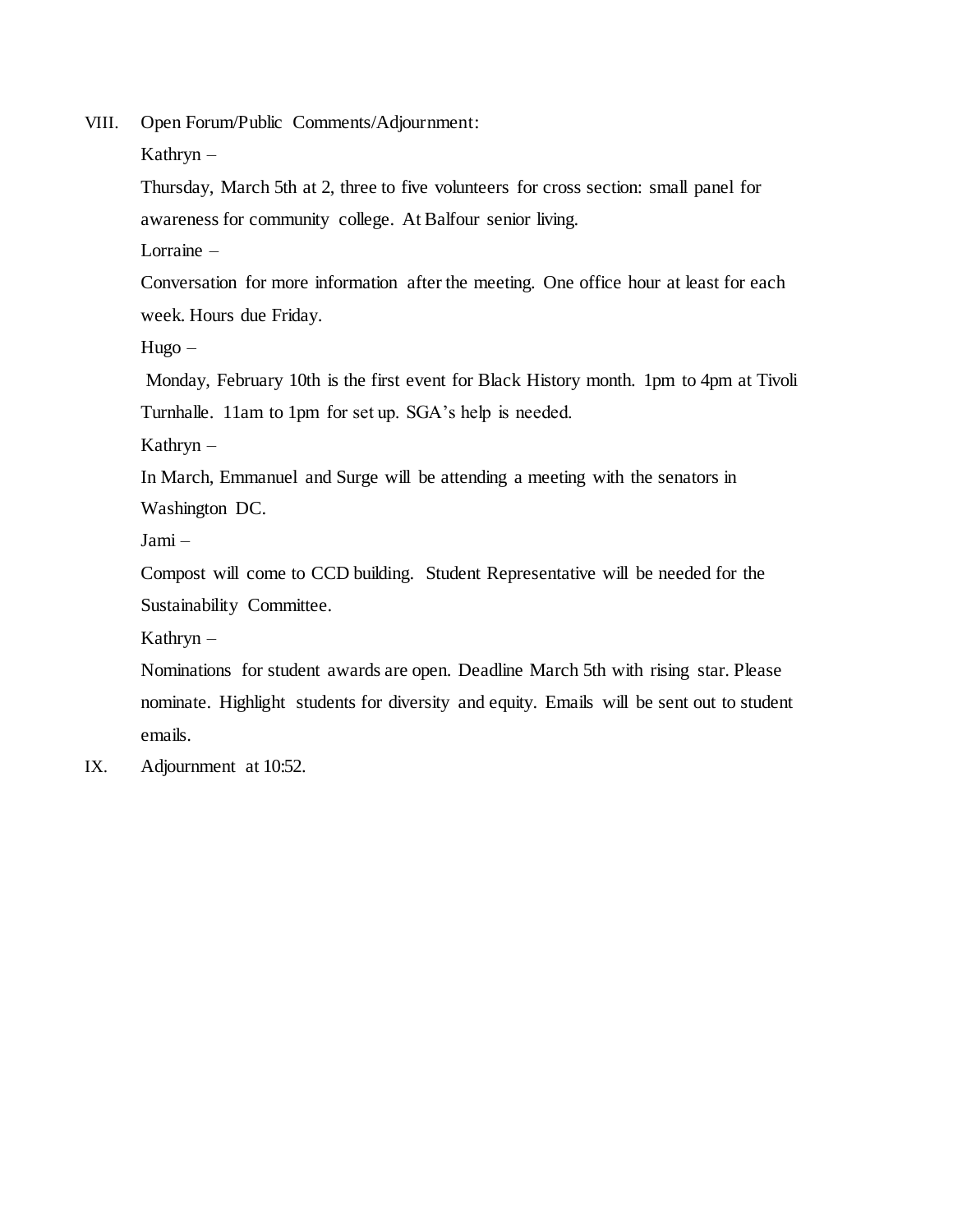

CCD Student Government Association Agenda; Tivoli 329 2, 14, 2020

I. Call to Order (9:15)

## II. Roll Call

President – TeaganDivel-Present Vice President– Lorraine Seals-Williams - Present Treasurer-VACANT SSACRep. – Emanuel Walker- EX SSACRep. – Sergio Cisneros-Arteaga -EX AMCRep. – Caleb Boyd -Present Student Rep. - Melissa De La O - Present StudentRep. – Kelly Shanley -Telephone StudentRep. – Amber Maler - Present

III. Approval of Agenda and Minutes

Motioned: Lorraine

Second: Caleb

Motioned Passed

#### IV. Guests

- V. Reports
	- A. President's Report:

2/18 Food with Freeman – SGA hosted. Elections poster, dates have been set and poster is ready. NSO SGA tabling. Next semester. Restructuring the standing committees; and rewriting the bylaws. **\*** SGA Office – Mural update.

- B. Vice-President's Report:
- Food Pantry name.
- Student Hangout Space name.

StudentRep. –Hugo Zuniga-Sierra -Present StudentRep. – Lena Lund -Present SACABRep. – Jami Helmig - EX SACABRep. – Vacant Lowry Rep. – Vacant Secretary –DonDang-Present Advisor – Kathryn Mahoney-Present Advisor – AshleyJaramillo - EX Parliamentarian – Vacant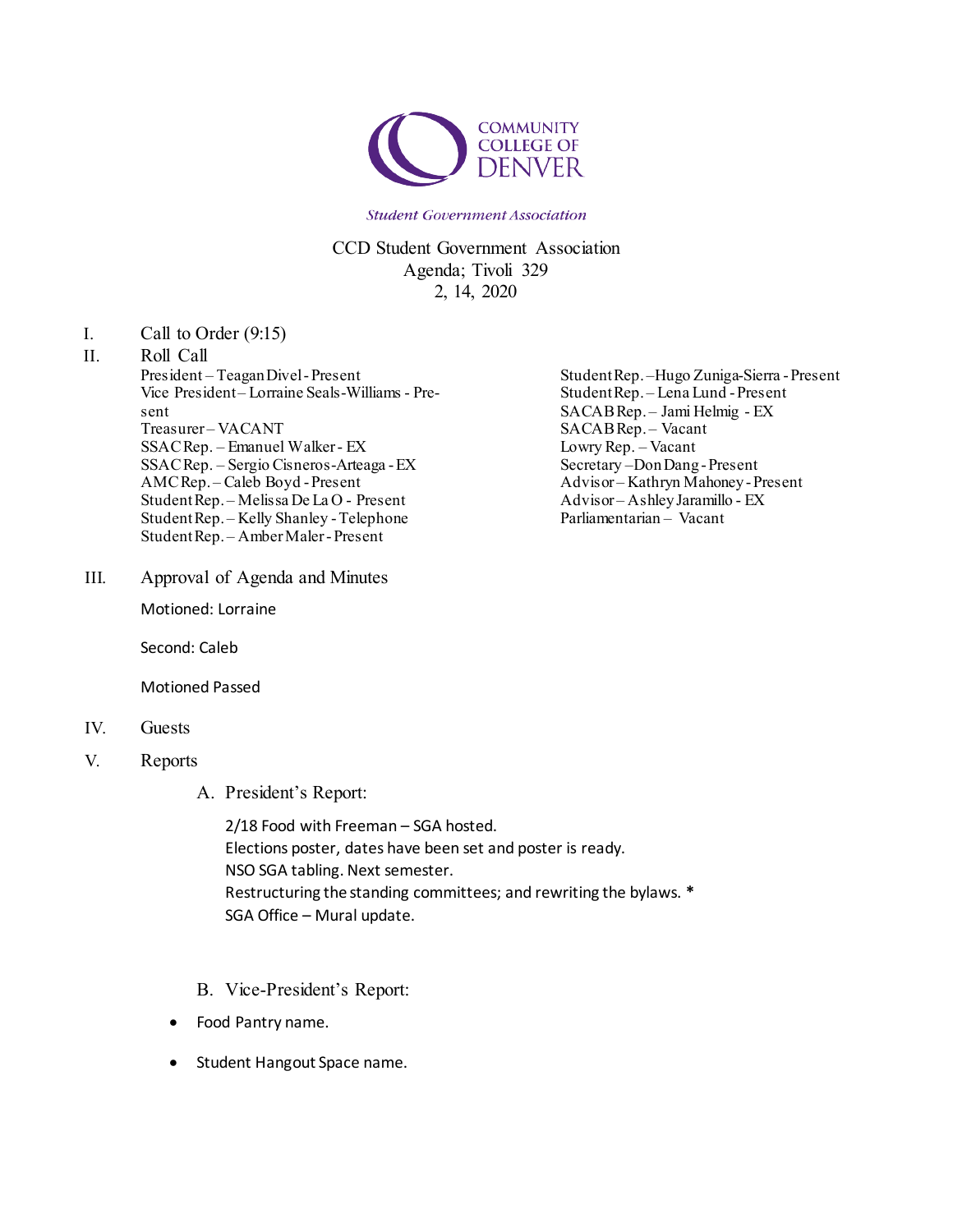- C. Treasurer's Report:
- D. Secretary's Report:

Contact information for business card

E. Advisor's Report:

Next week:

Black History month events

Charlie is the new senior human services coordinator

Leaving information for Next Years

- F. SACAB Report:
- G. SSAC Report:
- H. Student Rep. Reports:

Kelly: President's Advisory Council. Lowry has a new medical training device. Next meeting is at Lowry for President Advisory Council.

Melissa: For BlackHistory Month, she helped recruitin CCD Confluence and Tivoli in order to increase awareness.

Amber: No report

Caleb: Student Organizationfor AMC. Have treasurerin mind. Monday he will decide and give an update. For Advance Manufacturing Center.

Hugo: Updated on BlackHistory Month Events.

- I. Committee Report (Budget, Events, Engagement): no report
- J. Special Committee Report (Elections)
- VI. Unfinished Business/General Orders
	- 1. Belfour Senior Living: Create awareness for community college. March 5<sup>th</sup> at 2pm. 3 5 people. Next, Friday, February 21<sup>st</sup> Dick Johnson will speak to students who are going.
	- 2. Student Art wall in SGA Office: Canvas for mural. \$300 to \$500 for materials. Ideas are open. Outsource to students and artists.
	- 3. Office Hours: 9-5pm. Postpone to next meeting.
	- 4. SGA Apparel: Full zipped Jackets. \$20 \$30. Postpone to next meeting.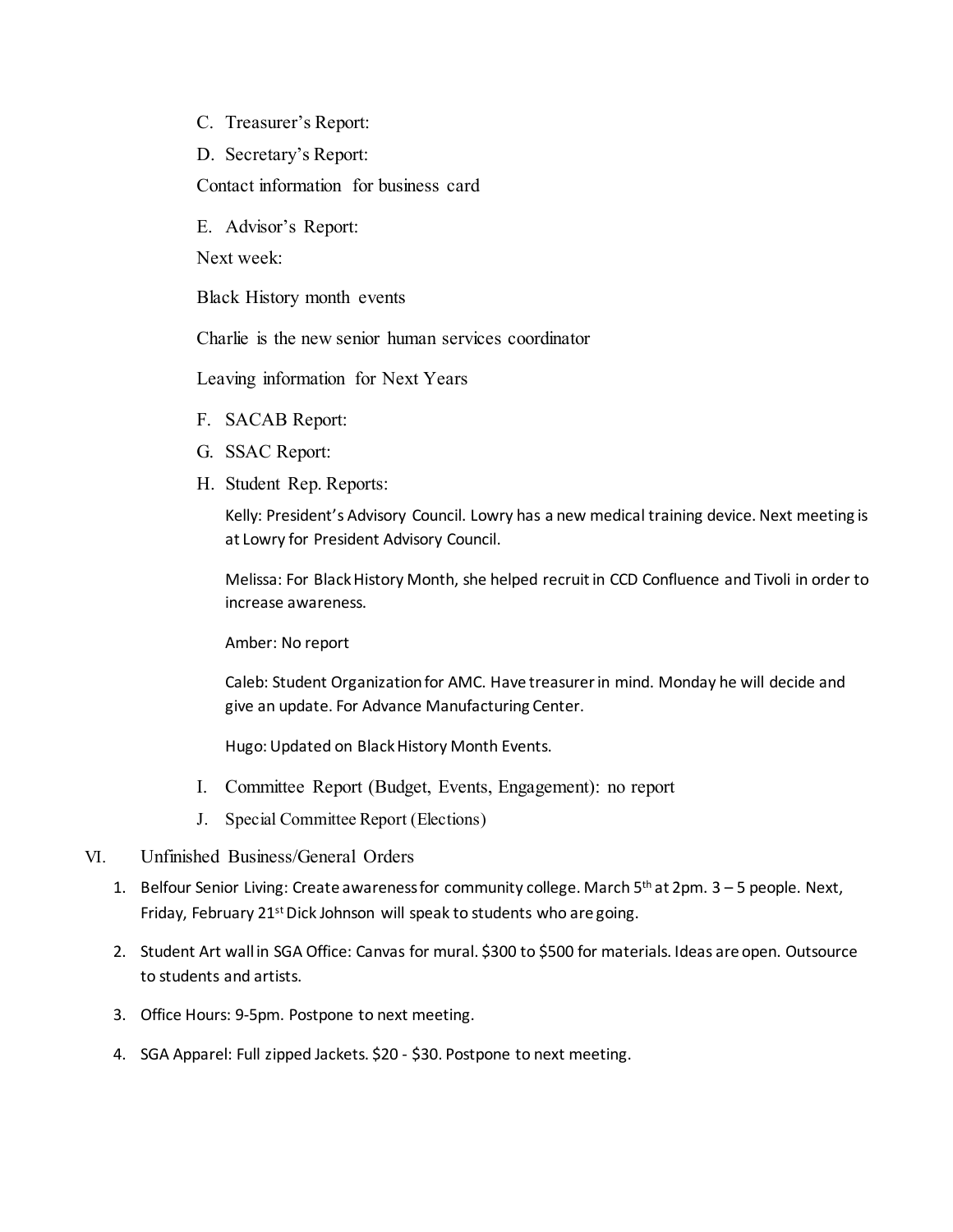5. Elections Commissioner Position: Open position. Sergio and Emmanuel are elections commissioners. Melissa is interested.

Motioned: Lorraine

Seconded: Hugo

Motion passed for Melissa to become elections commissioner.

6. Meeting Norms Document: Discussed about expectationsfor meetings.

VII. New Business

1. Formation of Bylaws and Procedures Committee: Rewriting the bylaws and procedures from start to finish. Elections Code as well, but almost finished. Student Rep needs to serve atleast one committee, and this will count as one.

2. Naming of Student Hangout Space and Food Pantry: Naming to Food store, is an idea. Rename to give back power to the students and people. The Hawks' Nest for student hangout. Social media poll. Both will be put to vote next week. Due by March.

VIII. Open Forum/Public Comments/Adjournment:

Kathryn: Facebook, Instagram, Snapchat for advertisement.

NEW BUSINESS: Advertisement for social media.

Kelly: Climate change council at confluence assembly rooms open to public.

Teagan: Sunday the  $16<sup>th</sup>$  at king center 201 to meet up with the husband of the president. 2:15 – 3pm Adjournment: 10:09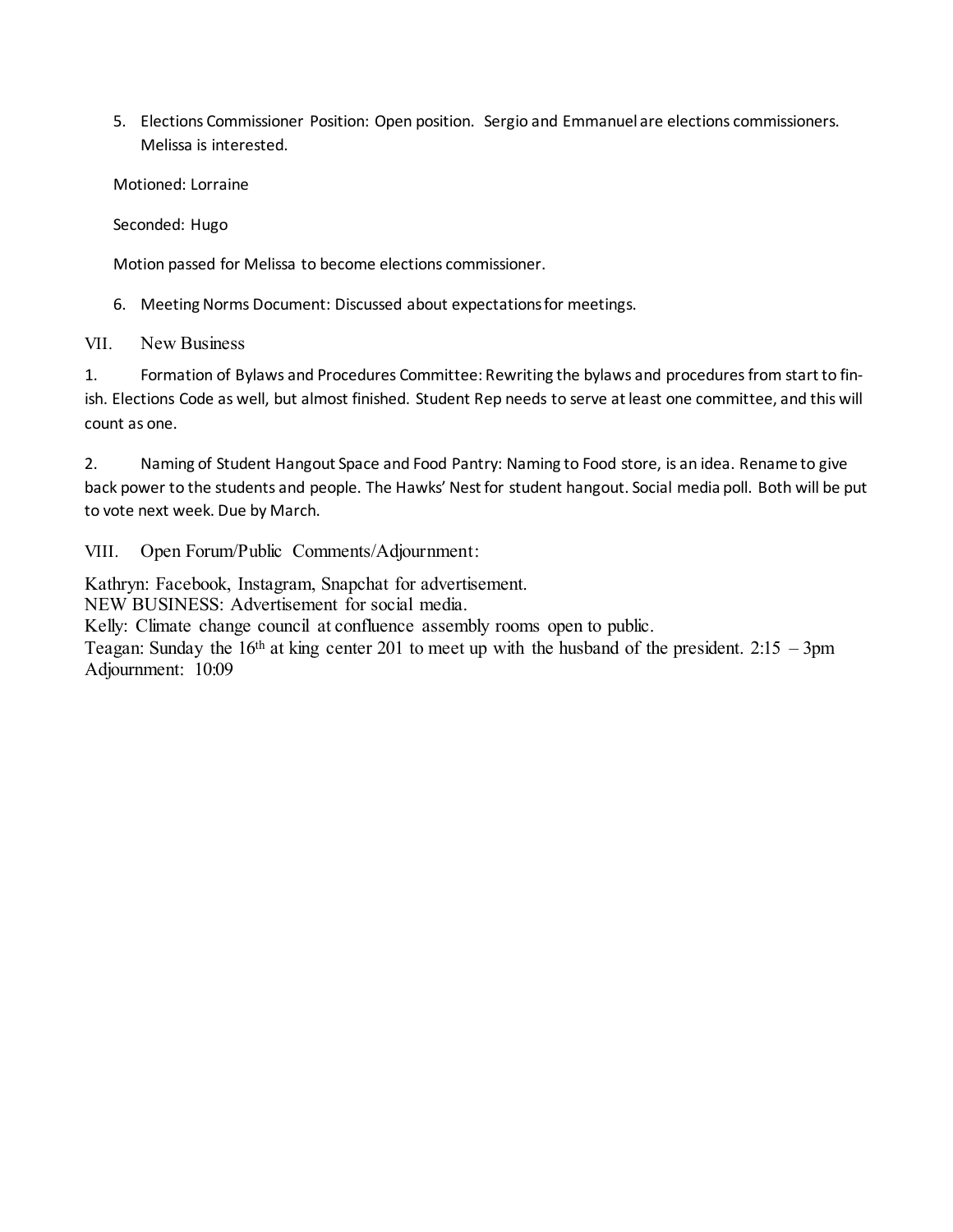

CCD Student Government Association Agenda; Tivoli 329 2, 21, 2020

I. Call to Order (9:05)

II. Roll Call President – Teagan Divel - Present Vice President – Lorraine Seals-Williams - Present Treasurer – VACANT SSAC Rep. – Emanuel Walker - Late at 9:16 SSAC Rep. – Sergio Cisneros-Arteaga - Present AMC Rep. – Caleb Boyd – Late at 9:10 Student Rep. – Melissa De La O - Present Student Rep. – Kelly Shanley – Late at 9:44

III. Approval of Agenda and Minutes Motioned: Lorraine

Second: Jami

Agenda is approved

IV. Guests

Christian Hofer - Student

Interested in Parliamentarian position

Taylor Hibbs – Student

Interested in Treasurer Position

Student Rep. – Amber Maler – Late at 9:07 Student Rep. –Hugo Zuniga-Sierra – Present Student Rep. – Lena Lund - Present SACAB Rep. – Jami Helmig - Present SACAB Rep. – Vacant Lowry Rep. – Vacant Secretary –Don Dang - Present Advisor – Kathryn Mahoney - Present Advisor – Ashley Jaramillo - Absent Parliamentarian – Vacant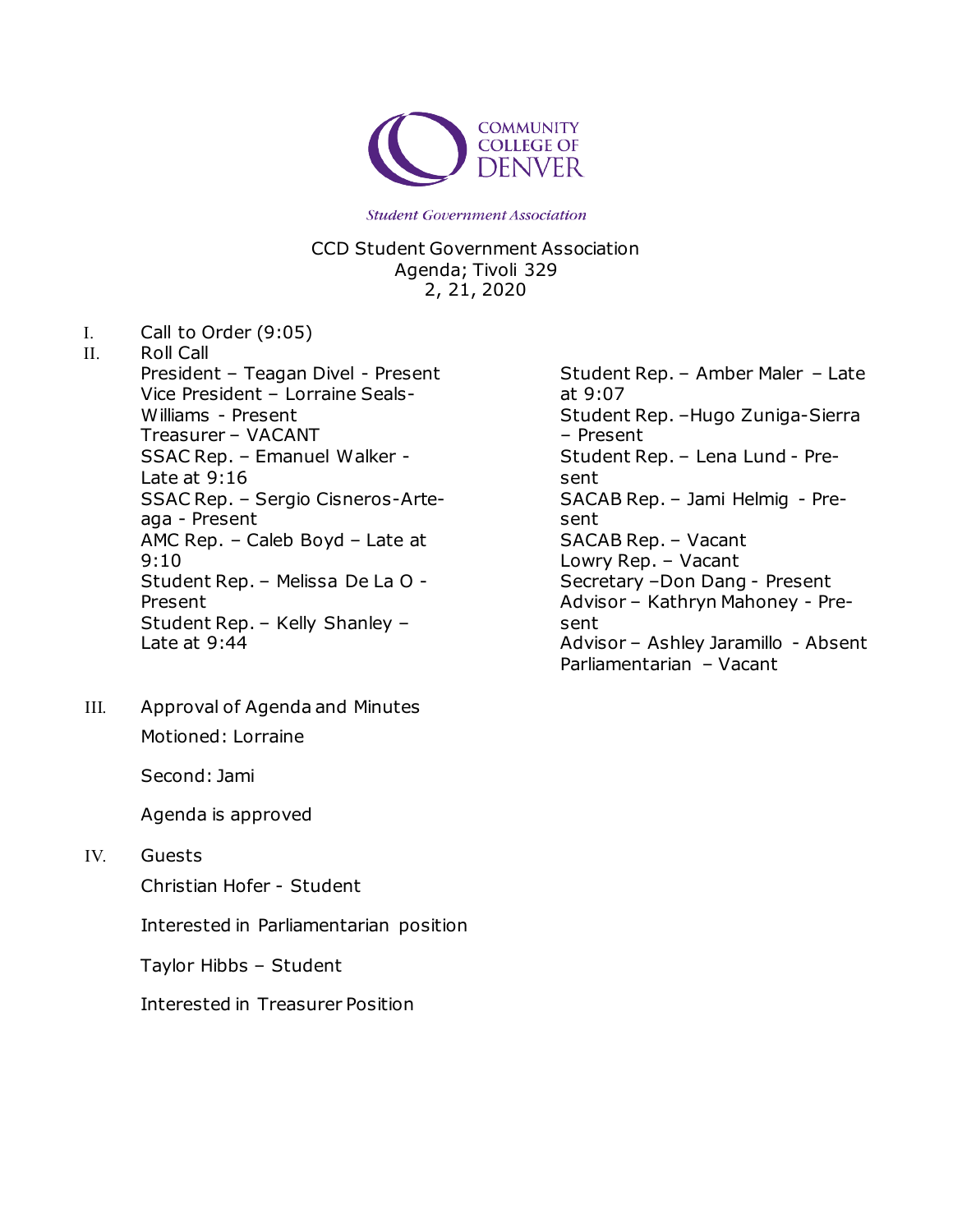- V. Reports
	- A. President's Report:

2/18 Food with Freeman – SGA hosted thoughts for this event in New Business.

RTD Fee increase for upcoming referendum, \$131. Vote in April Open Committees.

- Library
- SPCDM
- FSAC
- Sustainability
- Student Awards Ceremony
- SACAB Representative is urgently needed.
- B. Vice-President's Report:

Student representative training

- C. Treasurer's Report:
- D. Secretary's Report:
- E. Advisor's Report: March 6th Student Awards, Rising Star Awards
- F. SACAB Report:

Jami: Every other week tabling, Compost voted, Tri Institutional Food Pantry

- G. SSAC Report:
- H. Student Rep. Reports:

Melissa – Attending HACU Emerging Leaders Event.

Kelly – Student Concern.

Sergio – Town hall Meeting about Student Fee

Emmanuel – Pike's Peak, State Board: CCD Finalized Engineering Certificate

Amber – No Report

- I. Committee Report (Budget, Events, Engagement): Sergio: Finalizing the poster
- J. Special Committee Report (Elections)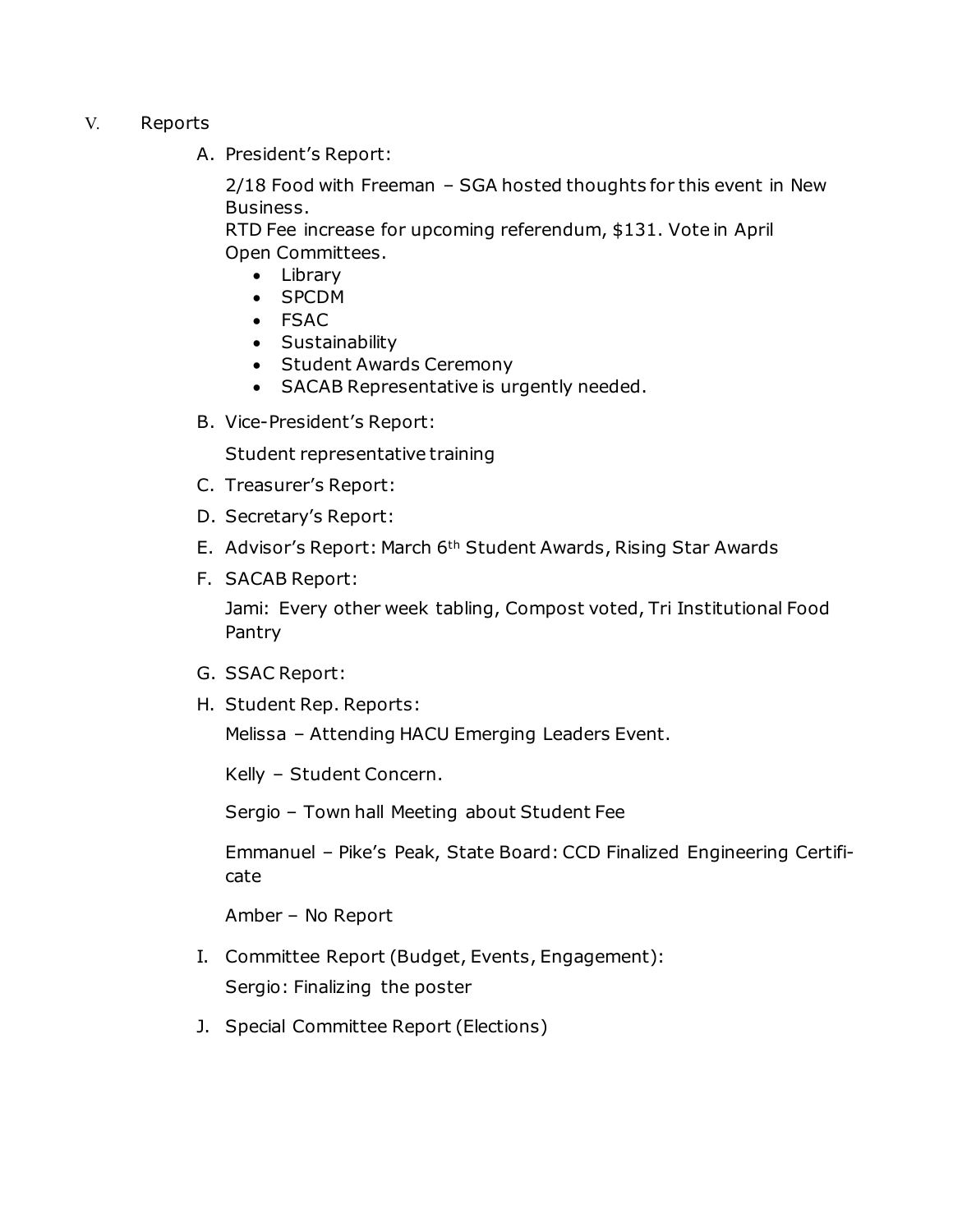- VI. Unfinished Business/GeneralOrders
	- Office Hours and office expectations. Have a schedule for opening doors, Voting done tonight at 5pm, naming of food pantry and student space open until Wednesday
- VII. New Business
	- 1. Open Committees
		- a. Library Meetings on Mondays
		- b. Strategic Planning and Collaborative Decision Making (SPCDM) no information
		- c. Sustainability 8:00 AM on Fridays, part of SACAB
		- d. Student Awards Ceremony Kathryn: based on availability
			- i. April 30th at 2pm Confluence Assembly Room
	- 2. Events and tabling procedures. Postpone to next meeting
	- 3. WhatsApp policies. 9pm chat will close
	- 4. Food with Freeman Proposal of next year's SGA looking at hosting/revising the event. Talk to Freeman to talk about conditions of students and connect to Student Leaders. In Confluence and Cherry Creek.
- VIII. Open Forum/Public Comments/Adjournment:

Jami: Sustainability Committee information, SACAB Tri Institution information (meet with the other schools on the campus), Policy making with SACAB

Amber: Interested in positions for SACAB representation

Emmanuel: Tips on being a successful student videos, CSU Vice President Plans with future communication with CCD

Caleb: Student Organization Treasurer Position is filled; getting paperwork done, pipeline simulation in front AMC

Don: Start uploading Minutes to website and sending out to all members, collecting contact information for SGA

Kelly: Excel tutoring losing funds for Boulder Creek, PTK collecting books, Scholarship for PTK

Kathryn: Talk to Administrators about Excel tutoring at Boulder Cheek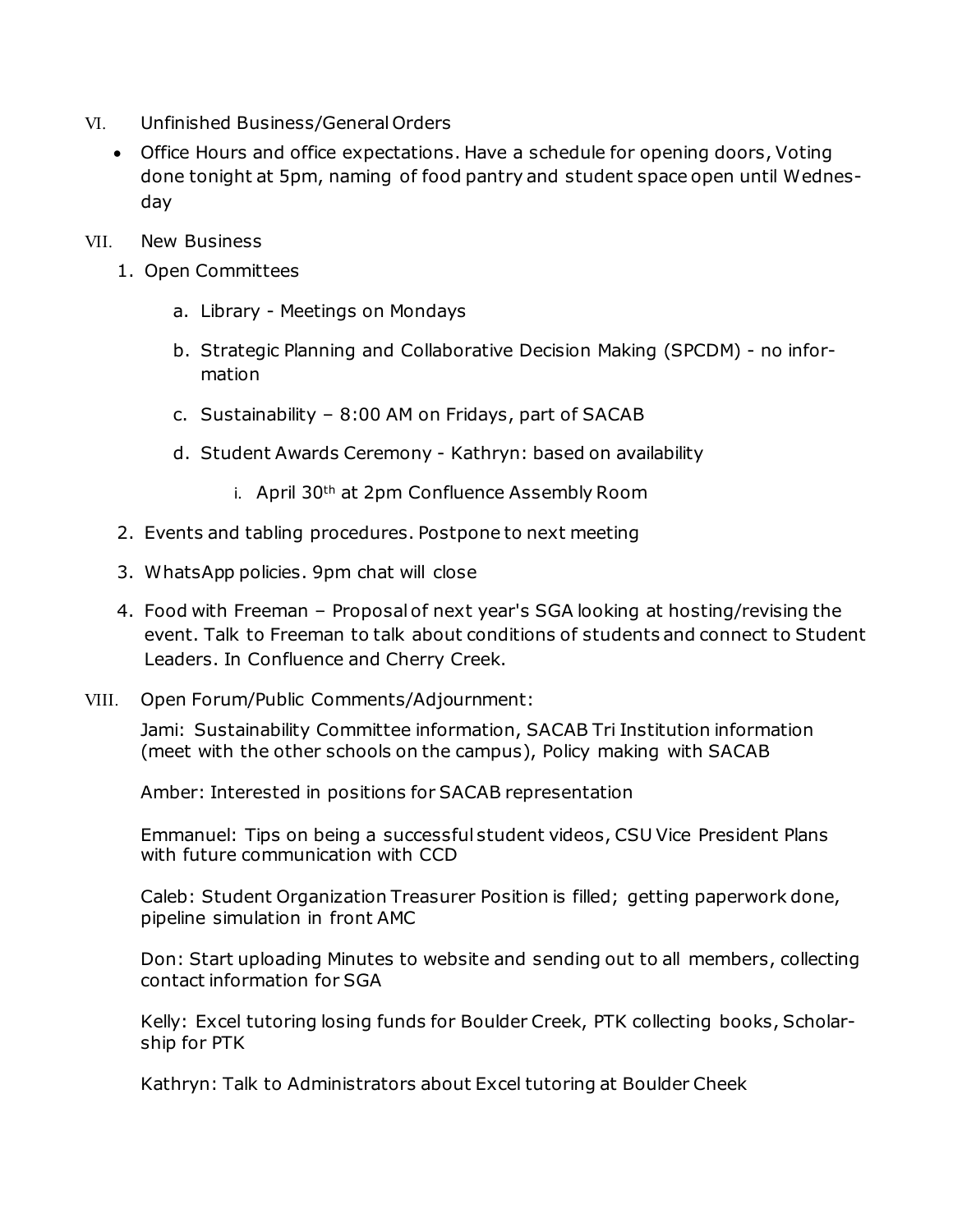Christen: interested in Parliamentarian and Sustainability Committee Motioned: Amber Second: Jami Christen is approved for Parliamentarian

Taylor: Business Major and interested in Treasurer Motioned: Caleb Second: Lena Taylor is approved for Treasurer

Adjournment at 10:12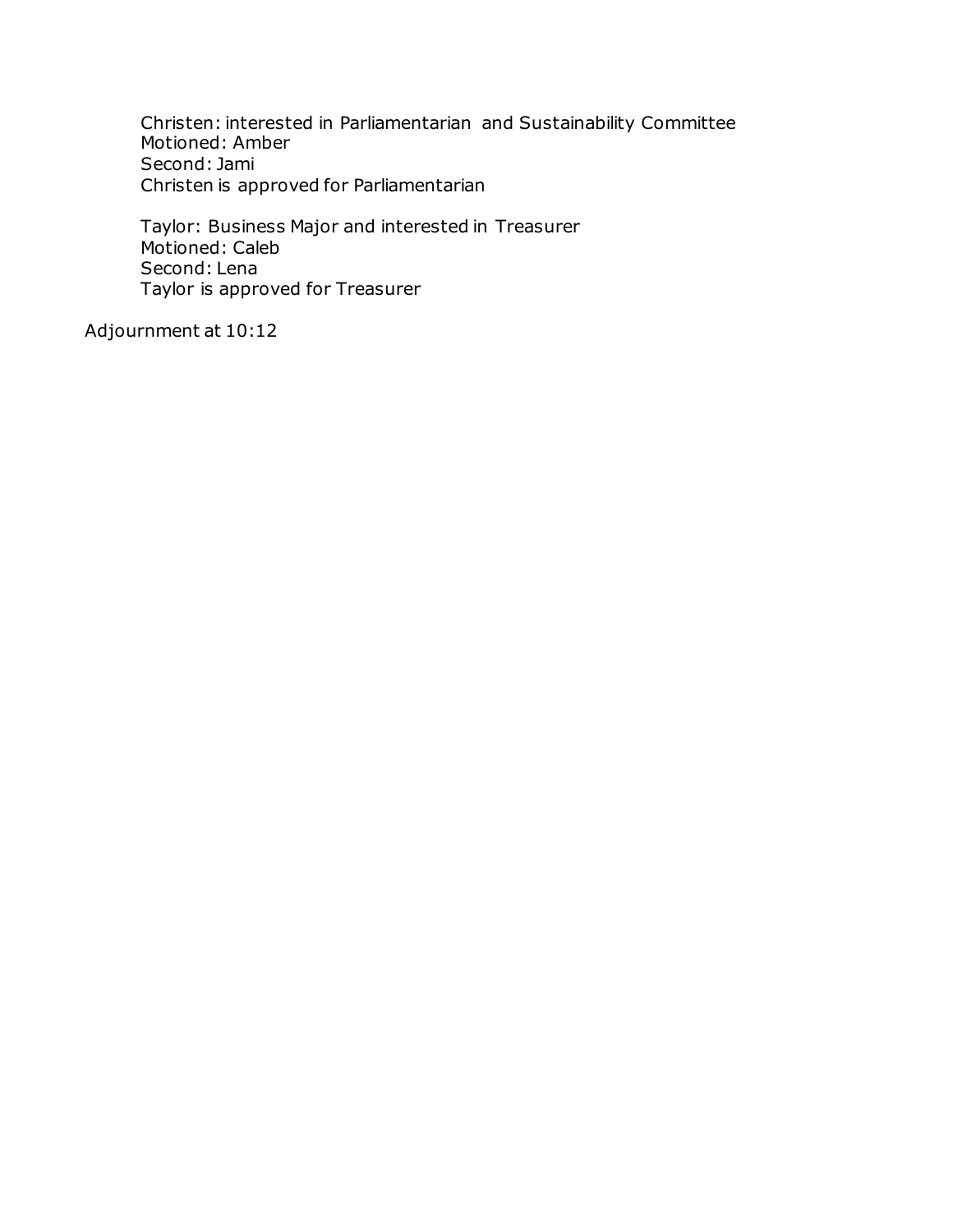

**Student Government Association** CCD Student Government Association Agenda; Tivoli 329 2, 28, 2020

I. Call to Order (9:10)

II. Roll Call President – Teagan Divel - Present Vice President – Lorraine Seals-Williams - Present Treasurer – Taylor Hibbs - Present SSAC Rep. – Emanuel Walker - Present SSAC Rep. – Sergio Cisneros-Arteaga - Present AMC Rep. – Caleb Boyd - Excused Student Rep. – Melissa De La O - Present Student Rep. – Kelly Shanley  $-$  Late at 9:15

Student Rep. – Amber Maler - Present Student Rep. – Hugo Zuniga-Sierra - Present Student Rep. – Lena Lund - Present SACAB Rep. – Jami Helmig - Late at 10:19 SACAB Rep. – VACANT Lowry Rep. – VACANT Secretary – Don Dang Advisor – Kathryn Mahoney - Present Advisor – Ashley Jaramillo - Excused Parliamentarian – Christian Hofer – Late at 9:35

- III. Approval of Agenda and Minutes Motioned: Second: Approved
- IV. Guests:
	- 1) Ann McCalley Director of Student Learning & Support (**9:00 AM – 9:45 AM**)
		- a. Excel Zone at Boulder Cheek: STEM Sirviendo and fully funded. Just a year old. T22 instructors. Ronda put it into one center and keep tutoring consistent. FPT. Having more locations. CTE as ASC. Funding. Right sizing it. ESL science and CTE cut. One we are urban community college of Denver.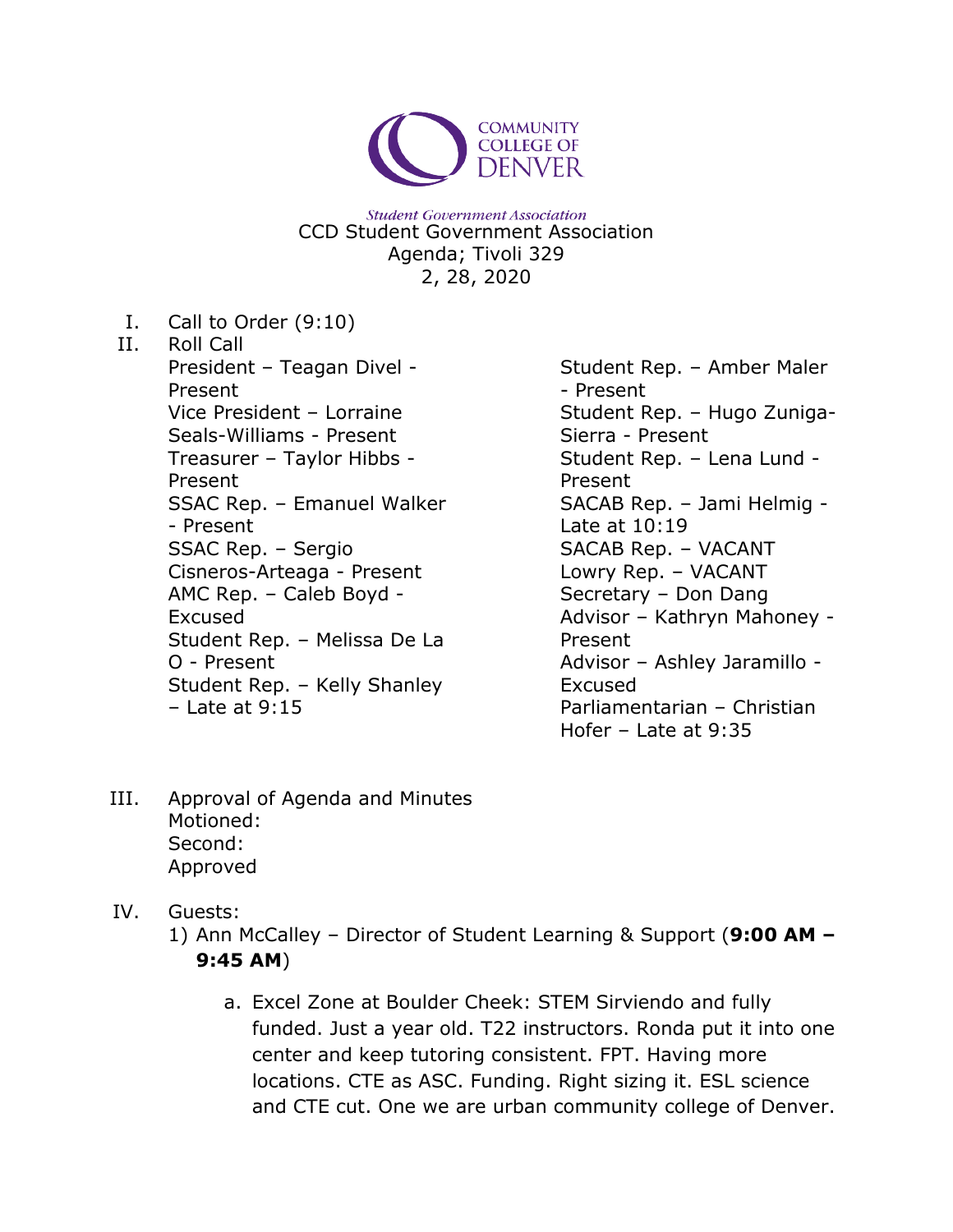It is different from other community colleges. Students are work-study. Million dollars cuts. PROVOICE Ruth Ann. Everet, Leah, Kevin, Cathern. Snack and study. \$206.

### V. Reports

A. President's Report:

i. Teagan –

Student Awards are open, they are due by March  $6<sup>th</sup>$  at the latest.

SGA survey on upcoming Mental Health fee. Professional Staff for meetings.

- Proposal of SGA Fee.
- B. Vice-President's Report:
	- i. Lorraine Update on Food Pantry and Hangout space. Opportunity for Hunger Action Day at capital for food insecurity Wednesday the 4th.
- C. Treasurer's Report:
	- i. Taylor -
- D. Secretary's Report:
	- i. Don Waiting on Onboarding process for Taylor and Christian. In communication with Andrew on business cards. Check on forms of communication with each member.
- E. Advisor's Report:
	- i. Kathryn Conversation & Employee Celebration Day, Friday, March 20<sup>th</sup>. Student Awards and Rising Star Awards. Lorraine will represent selection. Student choice vacality. April 30<sup>th</sup> is the award ceremony.
	- ii. Ashley -
- F. SACAB Report:
	- i. Jami SACAB Rep. Poll in favor banning smoking.
- G. SSAC Report:
	- i. Emanuel Inclusive exielece leadership team: CCD inclusive 2025 plan asses succes and equity. Must be a student. Every other friday, 1:30 to 3:30 pm. Ru Fan
	- ii. Sergio System office for academic and student affairs. Coming up in April. Orientation March 9<sup>th</sup>, 10<sup>th</sup>, 18<sup>th</sup>, 19th
- H. Student Rep. Reports:
	- i. Melissa Monday the  $24<sup>th</sup>$ : attended Latina Advocacy Day at Capital and lobbied for the first. Tuesday the 25<sup>th</sup>: attended HACU at St. Cajetan's about digital advocacy. CIA recruter
	- ii. Kelly March  $5<sup>th</sup>$  climate change task force at CNF 1:30 4:30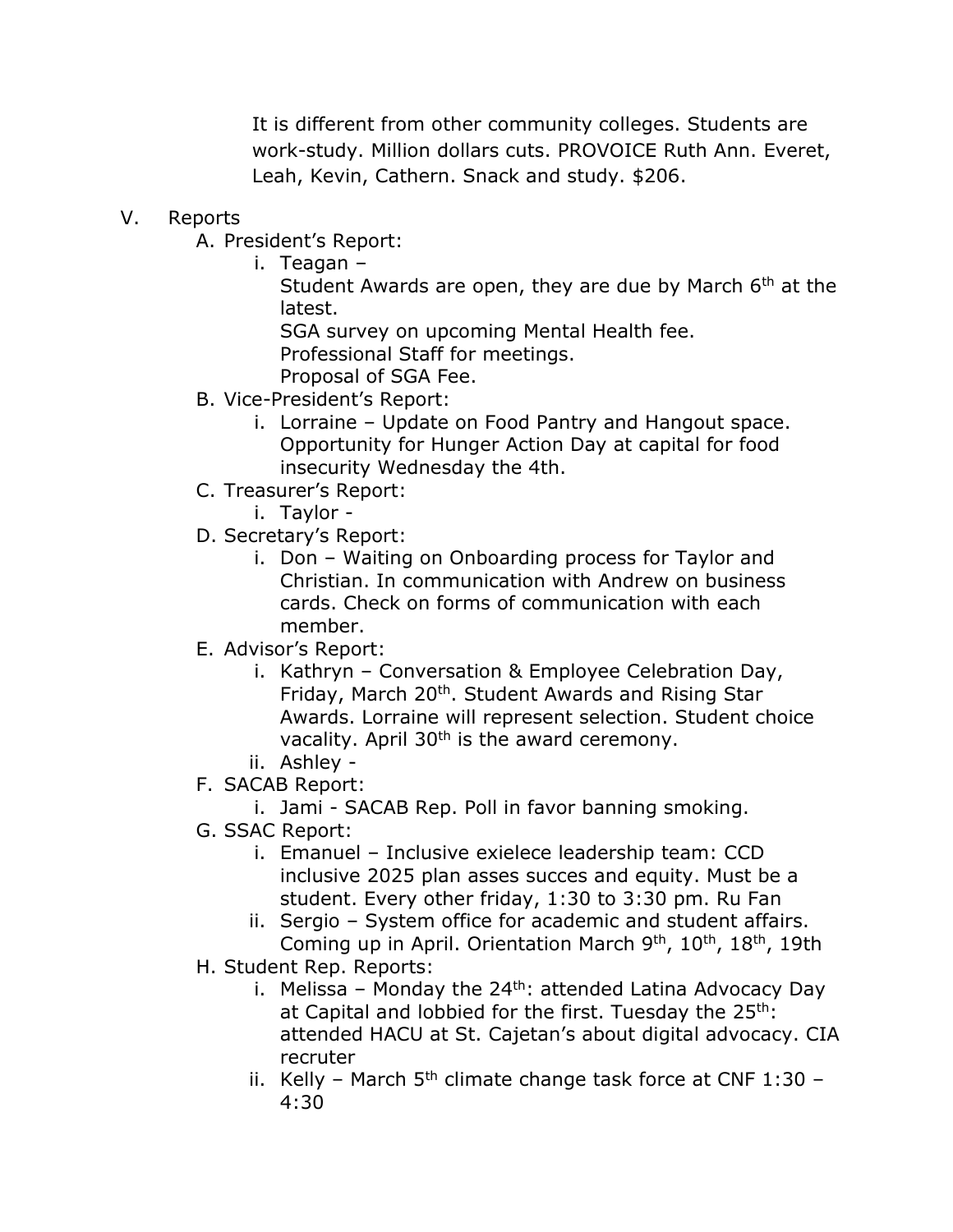- iii. Amber –
- iv. Hugo No report
- v. Lena No report
- vi. Caleb -
- I. Committee Report (Budget, Events, Engagement):
	- i. (Name) -
- J. Special Committee Report (Elections):
	- (Name) -
- VI. Unfinished Business/General Orders:
	- A. Survey Results
		- i. The Student Org Space and Food Pantry. Will voted Wednesday and final vote on Friday. 2 opposed.
- VII. New Business:
	- A. Conversation Day Work-Study
		- i. Cynthia is requesting work-study help for Conversation Day. Set up is in the Tivoli Turnhalle at 7:00 AM. Breakfast at 7:30 AM and will end at 3:00 PM with clean up. She will need 10 people: at least 3 students at 7:00 AM for set-up, 5 students from 7:30 AM – 11:30 AM and at least 5 students from 11:30 AM – 3 PM at the end of the day for clean-up. **RSVP for the day if they will be working.**
	- B. SGA fee for 2021-2022.
		- i. The fee would be used to fund the SGA independently from Student Life. All SGA members would be paid at the same rate of MSU and CU Denver. It would increase the number of hours and would include a larger operating budget. Meeting with Administer.
	- C. Different App for WhatsApp
		- i. Taylor would like to talk about other forms of communication other than one used by Facebook.
		- ii. Signal as a recommendation.
		- iii. Slack with Trello.
		- iv. Voting close Wednesday, the 4th
- VIII. Open Forum/Public Comments/Adjournment:
	- (Name) March  $6<sup>th</sup>$  Colorado department of higher education. 11:30 AM
	- (Lorraine) Panic button

Adjournment: 10:46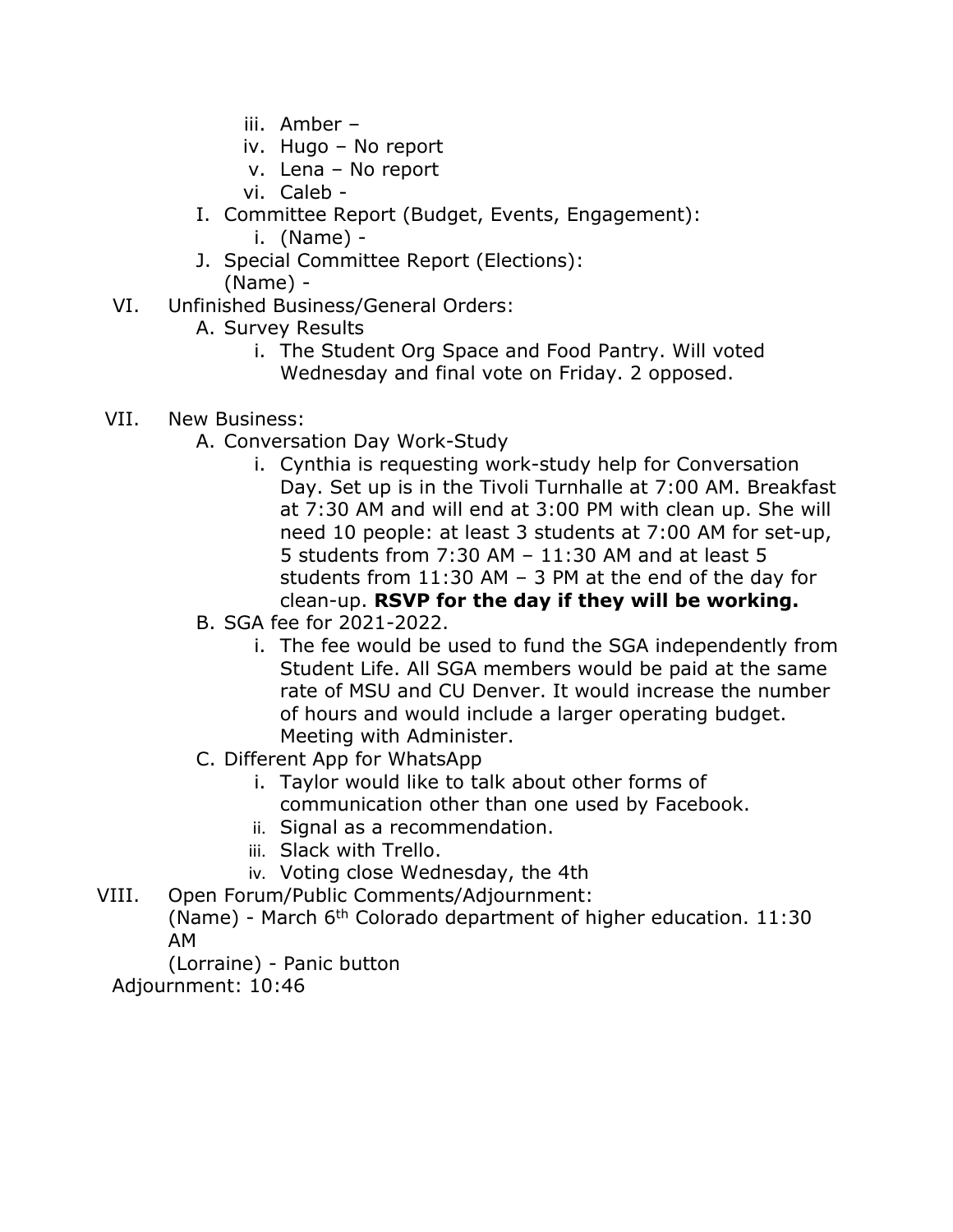

**Student Government Association** CCD Student Government Association Agenda; Tivoli 329 3, 6, 2020

I. Call to Order (9:04) II. Roll Call President – Teagan Divel - Present Vice President – Lorraine Seals-Williams - Present Treasurer – Taylor Hibbs - Present SSAC Rep. – Emanuel Walker - EX SSAC Rep. – Sergio Cisneros-Arteaga - EX AMC Rep. – Caleb Boyd - Present Student Rep. – Melissa De La O - Present Student Rep. – Kelly Shanley - Absent Student Rep. – Amber Maler - Present

Student Rep. – Hugo Zuniga-Sierra - Present Student Rep. – Lena Lund - Present SACAB Rep. – Jami Helmig – Late at 9:31 SACAB Rep. – VACANT Lowry Rep. – VACANT Secretary – Don Dang - Present Advisor – Kathryn Mahoney - EX Advisor – Ashley Jaramillo - Present Parliamentarian – Christian Hofer - EX

- III. Approval of Agenda and Minutes Motioned: Second: Approved
- IV. Guests:
	- A. Charlie Fredrick Senior Human Service Coordinator
		- a. Food Pantry name change.
			- i. Talking about the political and stigma of food pantry
			- ii. \$2,000 is budget
			- iii. Provide us with information from his side

Motioned: Lorraine

Second: Amber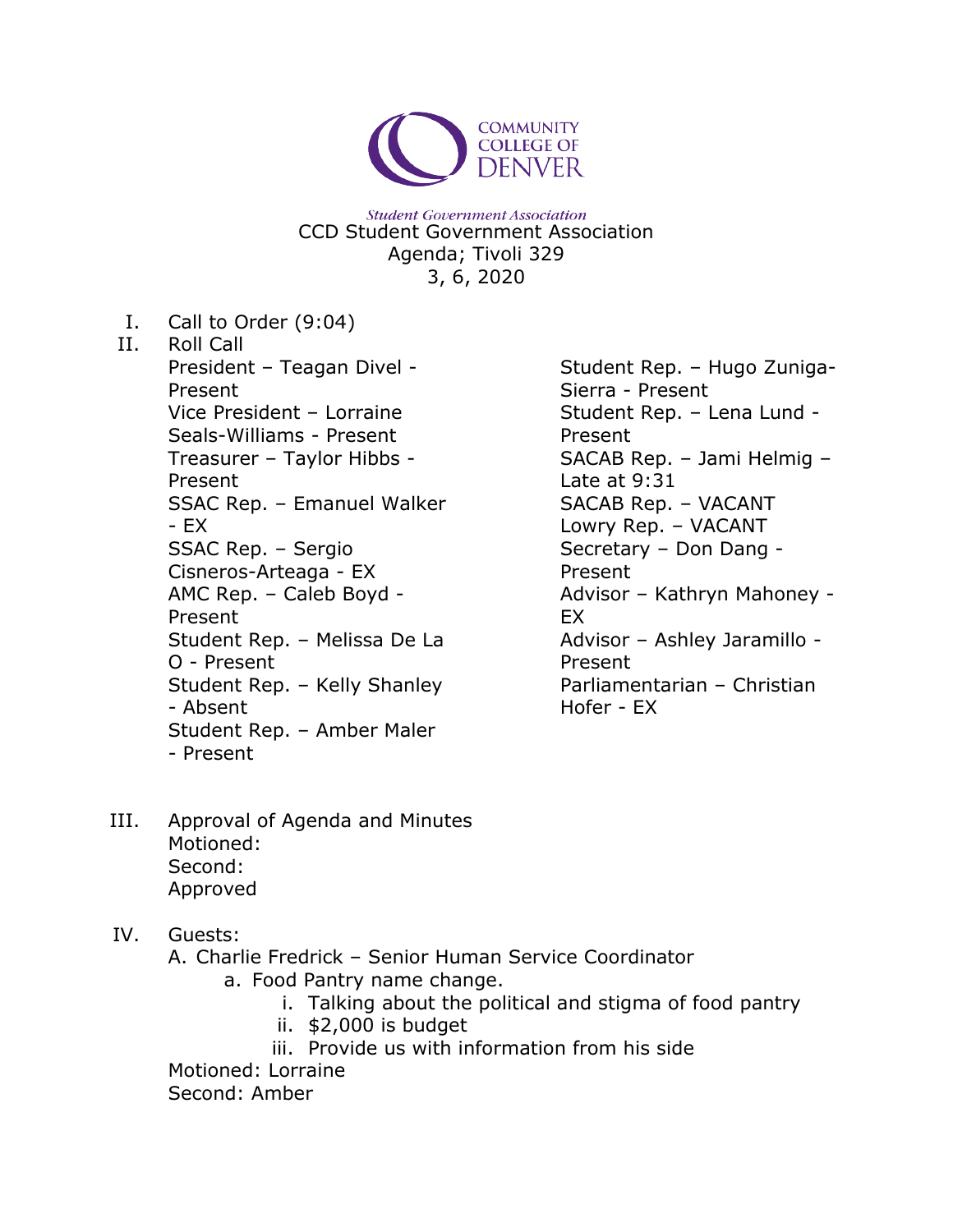Approved for tabling and student surveys

- B. Anthony Gambino SACAB | Chair
	- a. University of Colorado Denver SACAB Representative.
		- i. Talking about meetings counting as hours
- V. Reports
	- 1) President's Report:
		- i. Teagan
			- a) Student Award Nominations close **Today** (3/6/2020) at 5:00 PM.
			- b) Meeting at the Colorado Department of Higher Education to determine the needs of Auraria.
			- c) Determining the official counting of hours, see *New Business*.
			- d) Coffee Days, Monday 3/9/2020 will be the first date.
			- e) Planning of an AMC and Lowry SGA involvement day.
			- f) Upcoming Food with Freeman dates: 3/18/2020 12:15 pm - 1:15 pm (Lowry), 4/1 (Confluence)
			- g) Conversation Day see *Unfinished Business*.
			- h) OER 5 Year Plan. CCD.edu/OER New!
	- 2) Vice-President's Report:
		- i. Lorraine
			- a) Hunger Action Day at the Capitol on Wednesday.
	- 3) Treasurer's Report:
		- i. Taylor -
	- 4) Secretary's Report:
		- i. Don –
	- 5) Advisor's Report:
		- i. Kathryn –
		- ii. Ashley
			- a) SSAC Rep. Food service advisor
			- b) Food with Freeman at AMC Lowery
	- 6) SACAB Report:
		- i. Jami
			- a) Need positions filled IMMEDIATELY: CCD election committee
			- b) SGA across other campuses
			- c) Smoking and parking on campus
				- a. 21 years old and up for tobacco and smoking products
			- d) CO-VID 19 awareness
			- e) RTD Amendment
				- a. Changing in prices
	- 7) SSAC Report: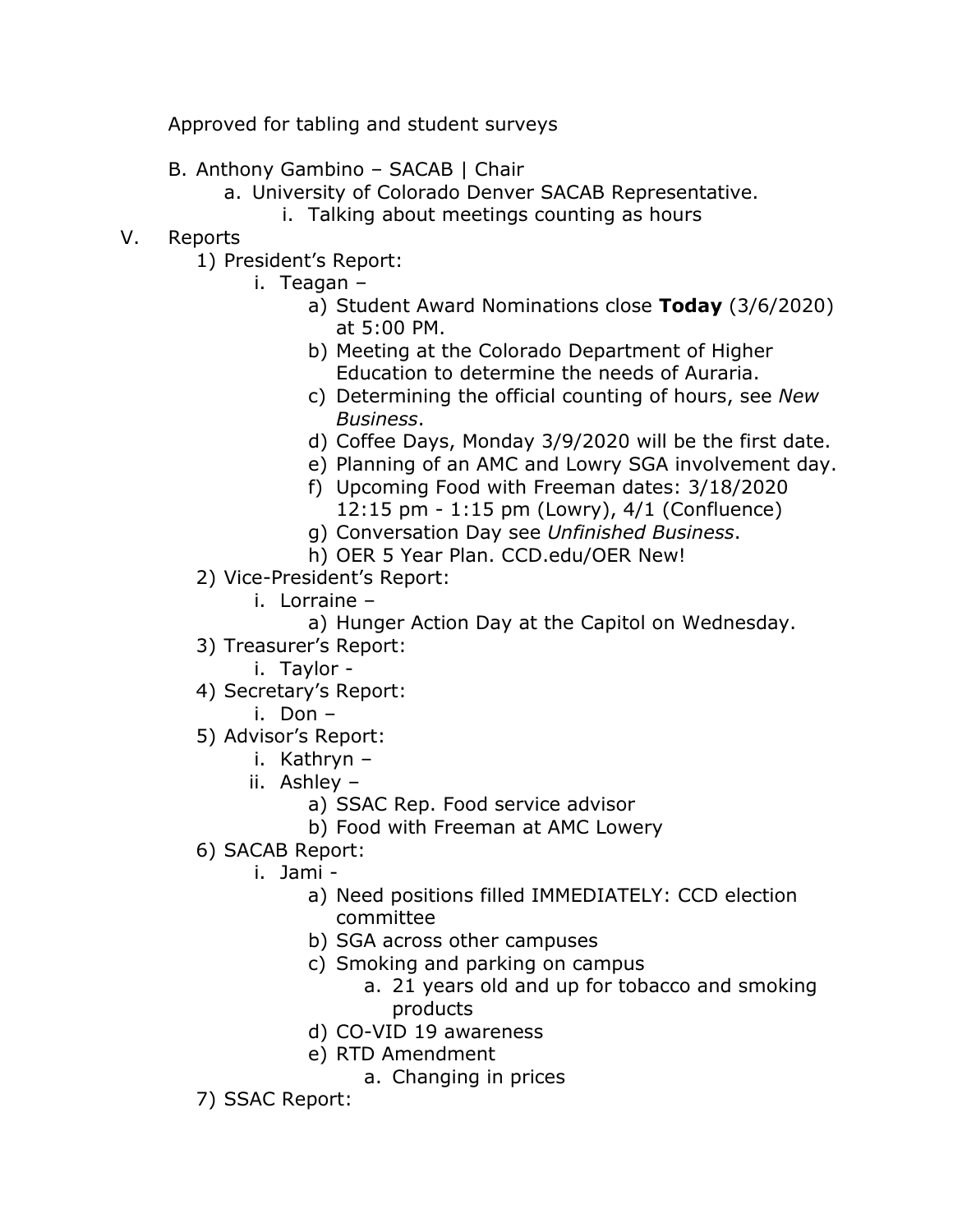- i. Emanuel –
- ii. Sergio -
- 8) Student Rep. Reports:
	- i. Melissa
		- a) Tri-I Hot topic
			- a. Selective Service for Women.
	- ii. Kelly –
	- iii. Amber
		- a) Attend Sustainability Committee Meeting
	- iv. Hugo –
	- v. Lena –
	- vi. Caleb
		- a) Advisor for welding
		- b) Food Pantry for AMC

Committee Report (Budget, Events, Engagement): (Name) - Special Committee Report (Elections):

(Name) -

- VI. Unfinished Business/General Orders:
	- 1) Conversation Day Work-Study
		- i. Cynthia is requesting work-study help for Conversation Day. Set up is in the Tivoli Turnhalle at 7:00 AM. Breakfast at 7:30 AM and will end at 3:00 PM with clean up. She will need 10 people: at least 3 students at 7:00 AM for set-up, 5 students from 7:30 AM – 11:30 AM and at least 5 students from 11:30 AM – 3 PM at the end of the day for clean-up. **RSVP for the day if you will be working.**
- VII. New Business:
	- 1) Counting SGA meeting in weekly hours.
		- i. Bylaws and Procedures
	- Motioned: Don
	- Second: Taylor
	- Approved to suspend Robert's Rules for 5 minutes
		- 2) OER/Low Cost Textbook directions.
			- i. Low cost is under \$30
- VIII. Open Forum/Public Comments/Adjournment: (Caleb) - Textbooks and OER WISE: Tabling for events March  $11<sup>th</sup>$  and  $12<sup>th</sup>$ Lavette Sturgelen came in as a guest JP Morgan Chase Petition for money Deegracia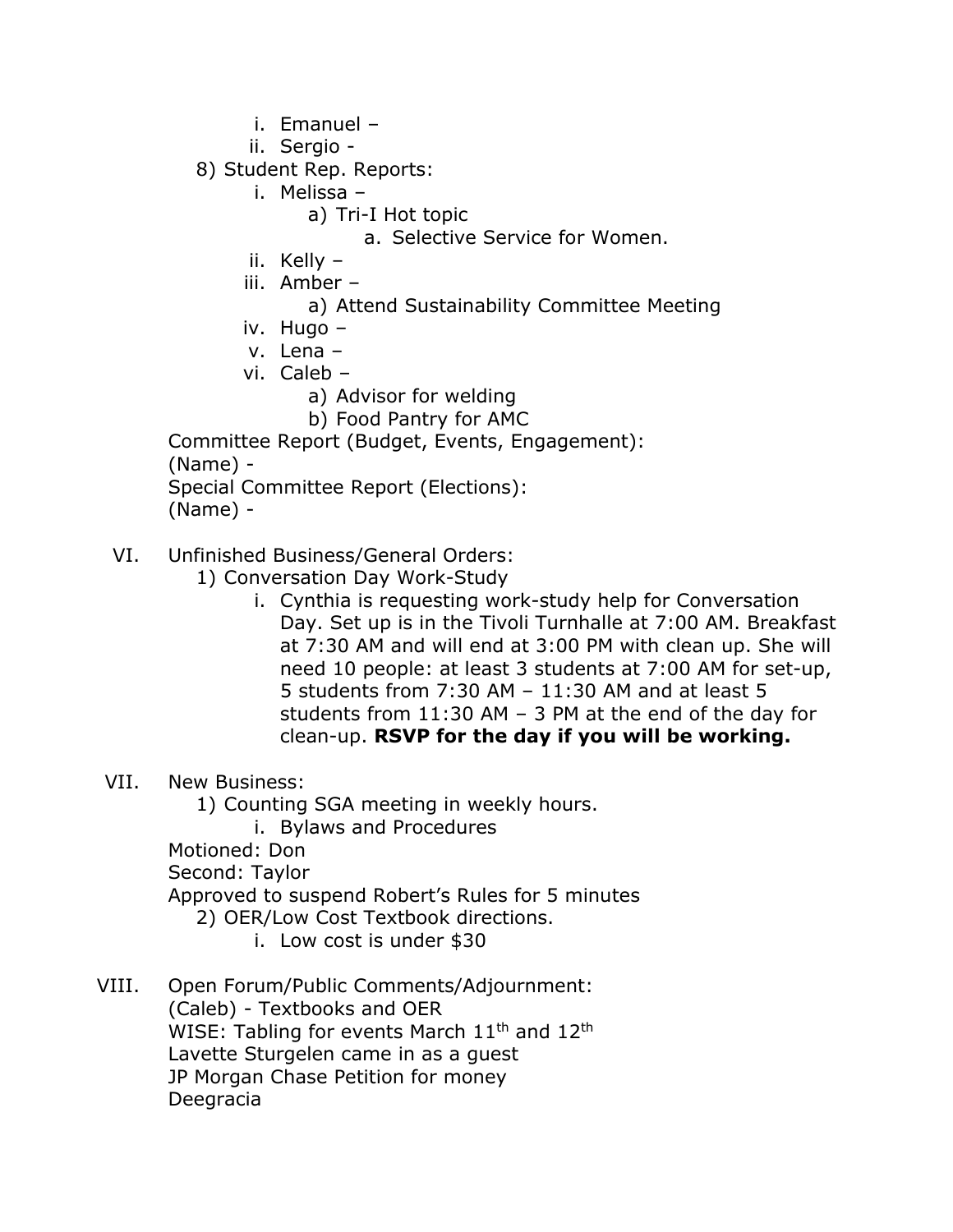Adjournment at 10:45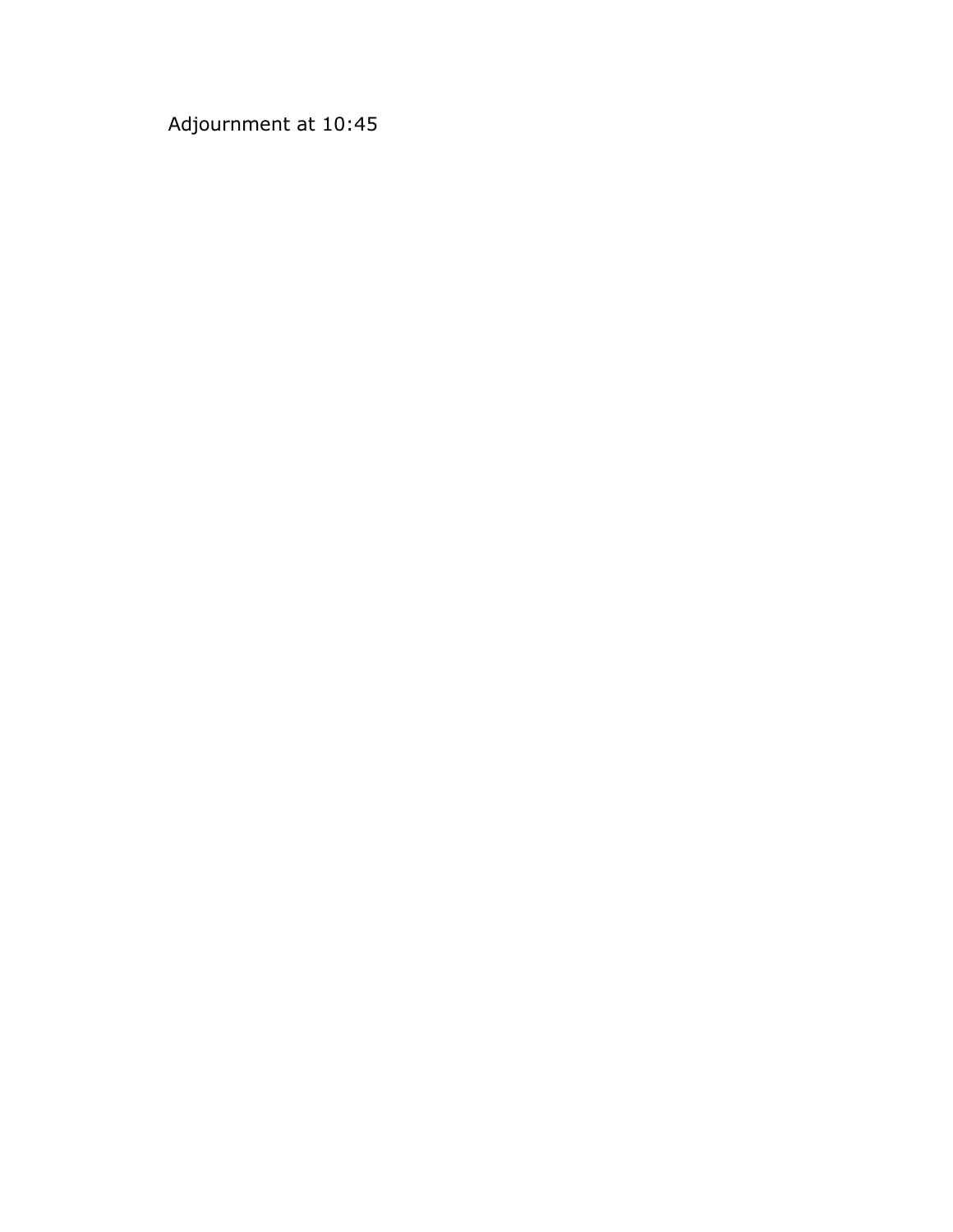

**Student Government Association** CCD Student Government Association Agenda; Tivoli 329 3, 13, 2020

## **This MEETING will be live and recorded**

I. Call to Order (9:07)

II. Roll Call President – Teagan Divel - Present Vice President – Lorraine Seals-Williams - Present Treasurer – Taylor Hibbs - Present SSAC Rep. – Emanuel Walker - Call SSAC Rep. – Sergio Cisneros-Arteaga - Present AMC Rep. – Caleb Boyd - Present Student Rep. – Melissa De La O - Call Student Rep. – Kelly Shanley - Present Student Rep. – Amber Maler - Call

Student Rep. – Hugo Zuniga-Sierra - Present Student Rep. – Lena Lund - Present SACAB Rep. – Jami Helmig - Present SACAB Rep. – VACANT Lowry Rep. – VACANT Secretary – Don Dang - Present Advisor – Kathryn Mahoney - Excused Advisor – Ashley Jaramillo - Present Parliamentarian – Christian Hofer - Absent

- III. Approval of Agenda and Minutes Motioned: Second: Approved
- IV. Guests:
	- 1) Christa Saracco Director of Marketing Communications
	- 2) Tami Selby Dean of Enrollment Management
	- 3) Courtney Blodgett Executive Assistant to the President
	- 4) Andrea Goldblum Director of Conduct and Care
	- 5) Kevin Williams Vice President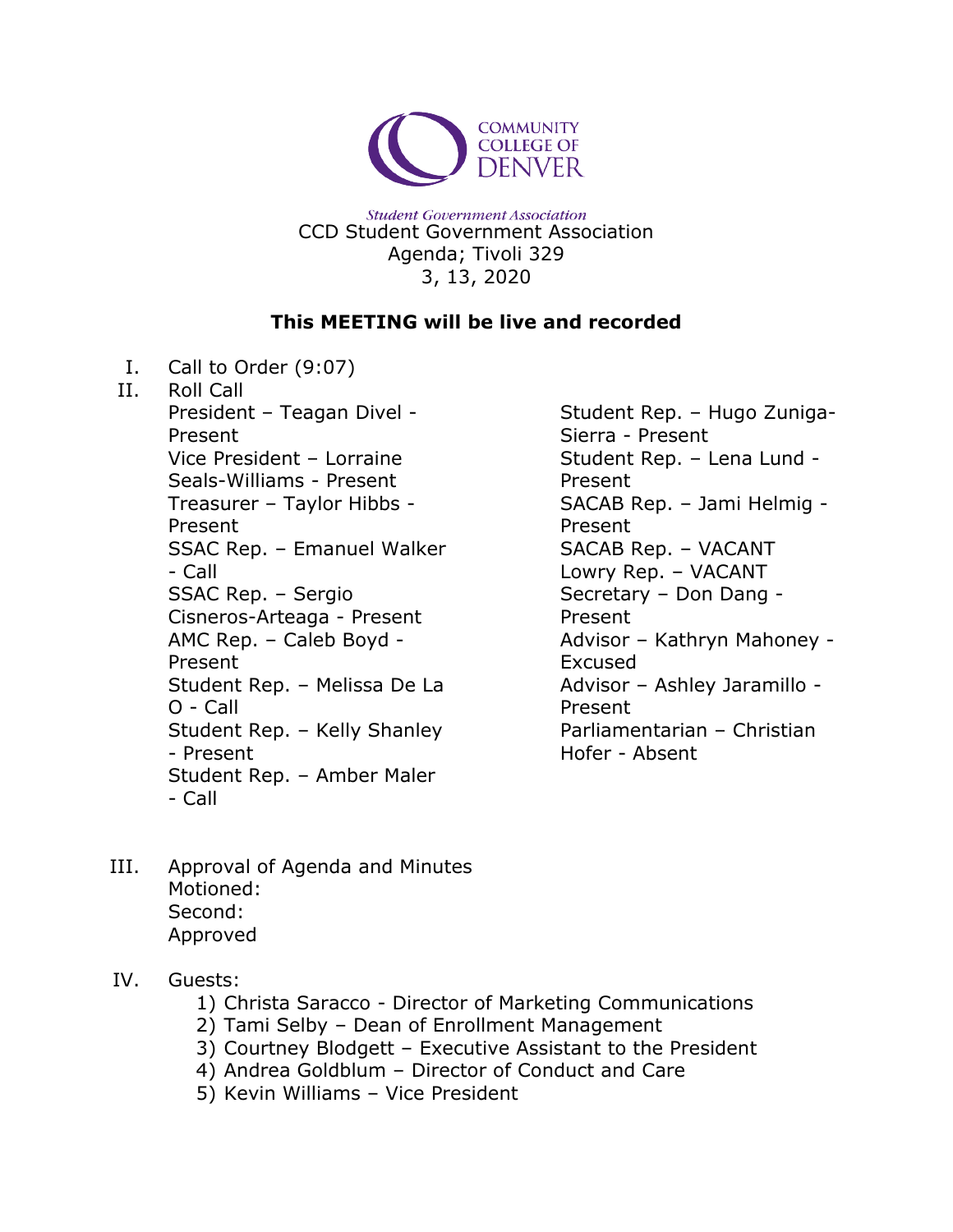- 6) Matthew Sweeney AMC Director
- 7) Sean Creedon Student Conduct Educator & Care Case Manager 8)
- V. COVID-19 Discussion:

Caleb, AMC Rep.

Worried about the situation affecting AMC and its students. For closing Auraria campus but against AMC campus.

Lena, Student Rep. Brought up Christa's email and inquired how SGA will be affected.

- VI. New Business/General Orders
	- 1) Townhall with SGA.
	- 2) Student Choice Faculty of the Year winner
- VII. Open Forum/Public Comments/Adjournment: (Name) -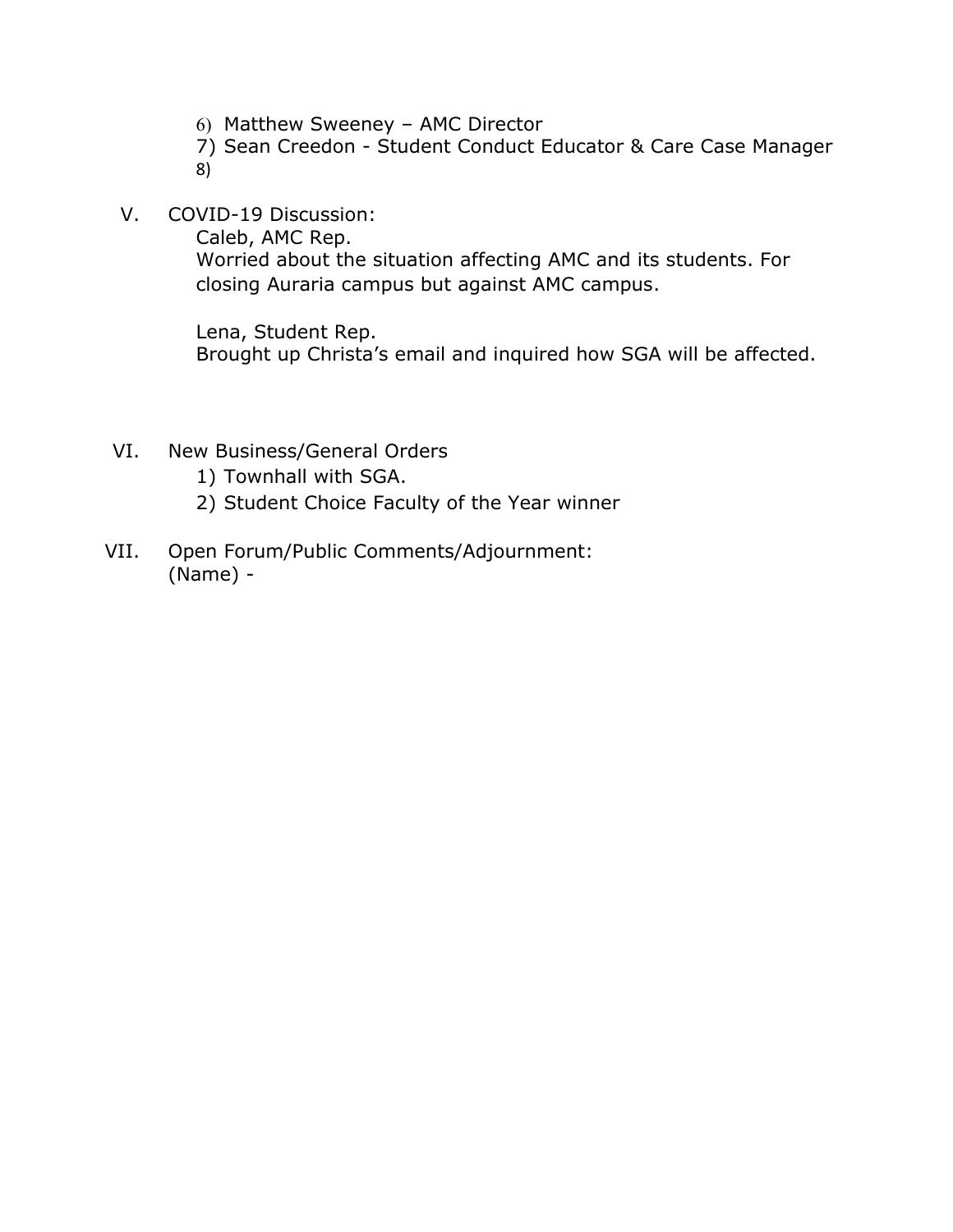

CCD Student Government Association Agenda 111WebEx 3, 20, 2020

I. Call to Order (9:00)

### II. Roll Call President – Teagan Divel - Present Vice President – Lorraine Seals-Williams - Present Treasurer – Taylor Hibbs - Present SSAC Rep. – Emanuel Walker - SSAC Rep. – Sergio Cisneros-Arteaga - Present AMC Rep. – Caleb Boyd - Student Rep. – Melissa De La O - Present Student Rep. – Kelly Shanley - Present Student Rep. – Amber Maler - Present

- III. Approval of Agenda and Minutes Motioned: Second: Approved
- IV. Guests:
- V. Reports
	- A. President's Report:
		- i. Teagan
			- Adjusted Budget
	- B. Vice-President's Report:
		- i. Lorraine –
	- C. Treasurer's Report:
		- i. Taylor -
	- D. Secretary's Report:

Student Rep. – Hugo Zuniga-Sierra - Present Student Rep. – Lena Lund - Present SACAB Rep. – Jami Helmig - Present SACAB Rep. – VACANT Lowry Rep. – VACANT Secretary – Don Dang - Present Advisor – Kathryn Mahoney - Late at 9:18 Advisor – Ashley Jaramillo - Late at 9:18 Parliamentarian – Christian Hofer - Present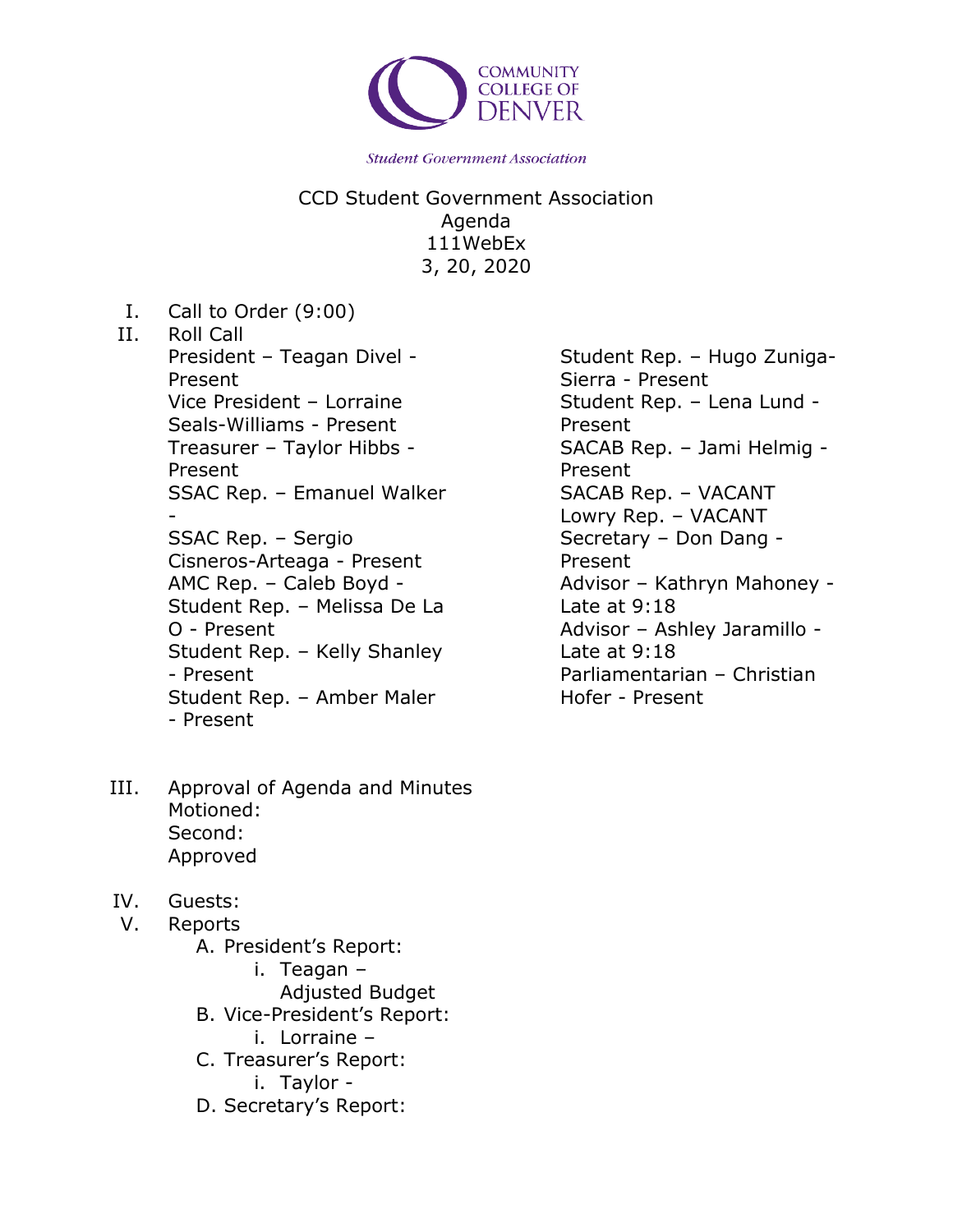i. Don –

- E. Advisor's Report:
	- i. Kathryn –
	- ii. Ashley -
- F. SACAB Report:
	- i. Jami -
- G. SSAC Report:
	- i. Emanuel –
	- ii. Sergio -
- H. Student Rep. Reports:
	- i. Melissa –
	- ii. Kelly –
	- iii. Amber –
	- iv. Hugo –
	- v. Lena –
	- vi. Caleb -
- I. Committee Report (Budget, Events, Engagement):
	- i. (Name) -
- J. Special Committee Report (Elections): (Name) -
- VI. Unfinished Business/General Orders:
	- A
- VII. New Business:
	- A. Commencement plan: our ideas on what we would like to see. i. Look at plans
	- B. SGA stoles for 2019-2020.
		- i. Sash
	- C. D2l SGA Module.
	- D. Elections.

VIII. Open Forum/Public Comments/Adjournment:

(Name) -

Ajournment – 10:40 am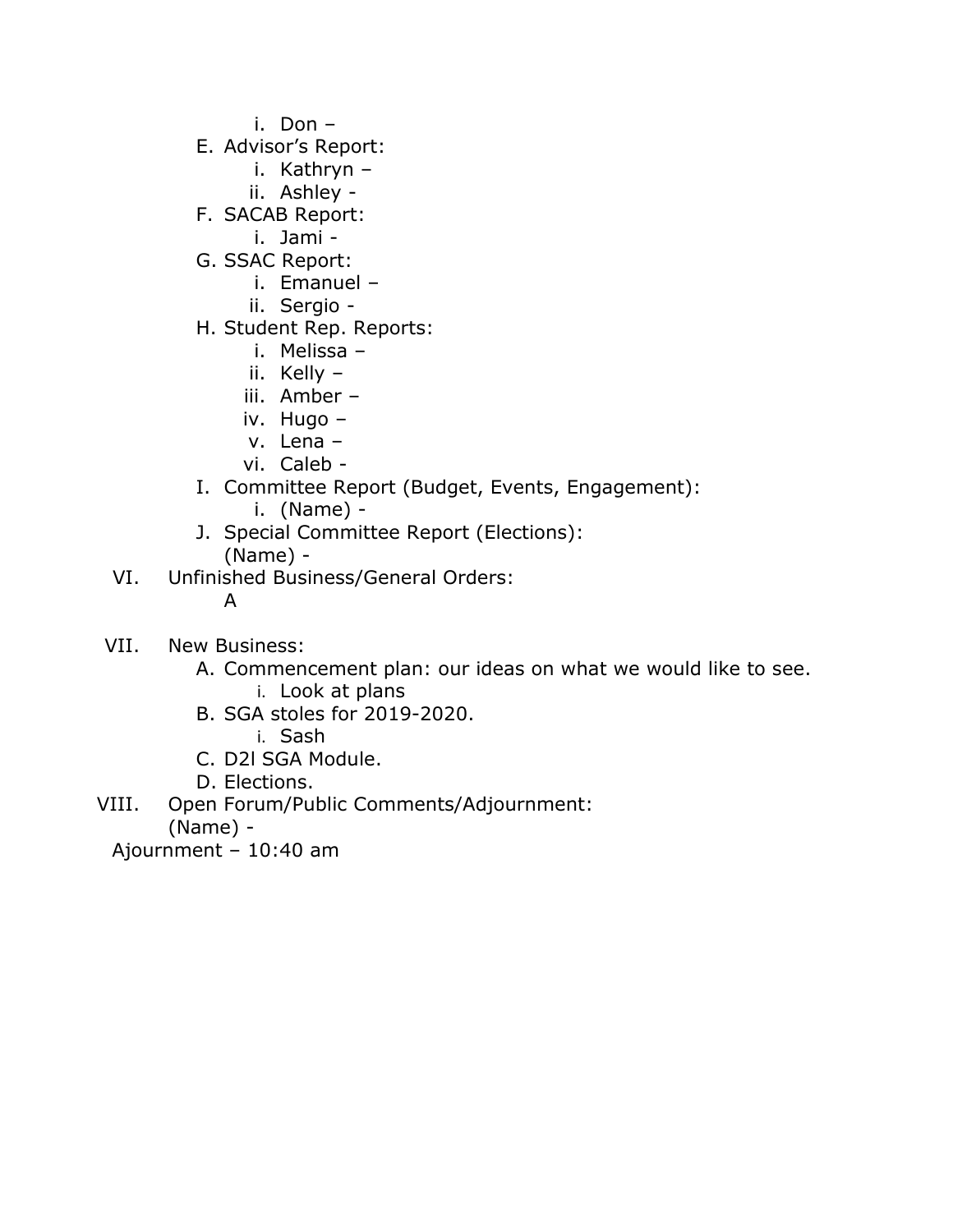

CCD Student Government Association Agenda; WebEx 4, 3, 2020

I. Call to Order (9:15)

II. Roll Call President – Teagan Divel - Present Vice President – Lorraine Seals-Williams - Present Treasurer – Taylor Hibbs - Present SSAC Rep. – Emanuel Walker – Absent SSAC Rep. – Sergio Cisneros-Arteaga - Present AMC Rep. – Caleb Boyd - Absent Student Rep. – Melissa De La O - Present Student Rep. – Kelly Shanley - Late at 10:08 Student Rep. – Amber Maler - Present

Student Rep. – Hugo Zuniga-Sierra - Present Student Rep. – Lena Lund - Late at 9:17 SACAB Rep. – Jami Helmig - EX SACAB Rep. – VACANT Lowry Rep. – VACANT Secretary – Don Dang - Present Advisor – Kathryn Mahoney - Present Advisor – Ashley Jaramillo - Left for another meeting at 9:20 Parliamentarian – Christian Hofer - Present

- III. Approval of Agenda and Minutes Motioned: Lorraine Second: Taylor Approved
- IV. Guests:
- V. Reports
	- A. President's Report:
		- i. Teagan
			- 1. Planner and Teams for tasks.
			- 2. Bylaws/Procedures Committee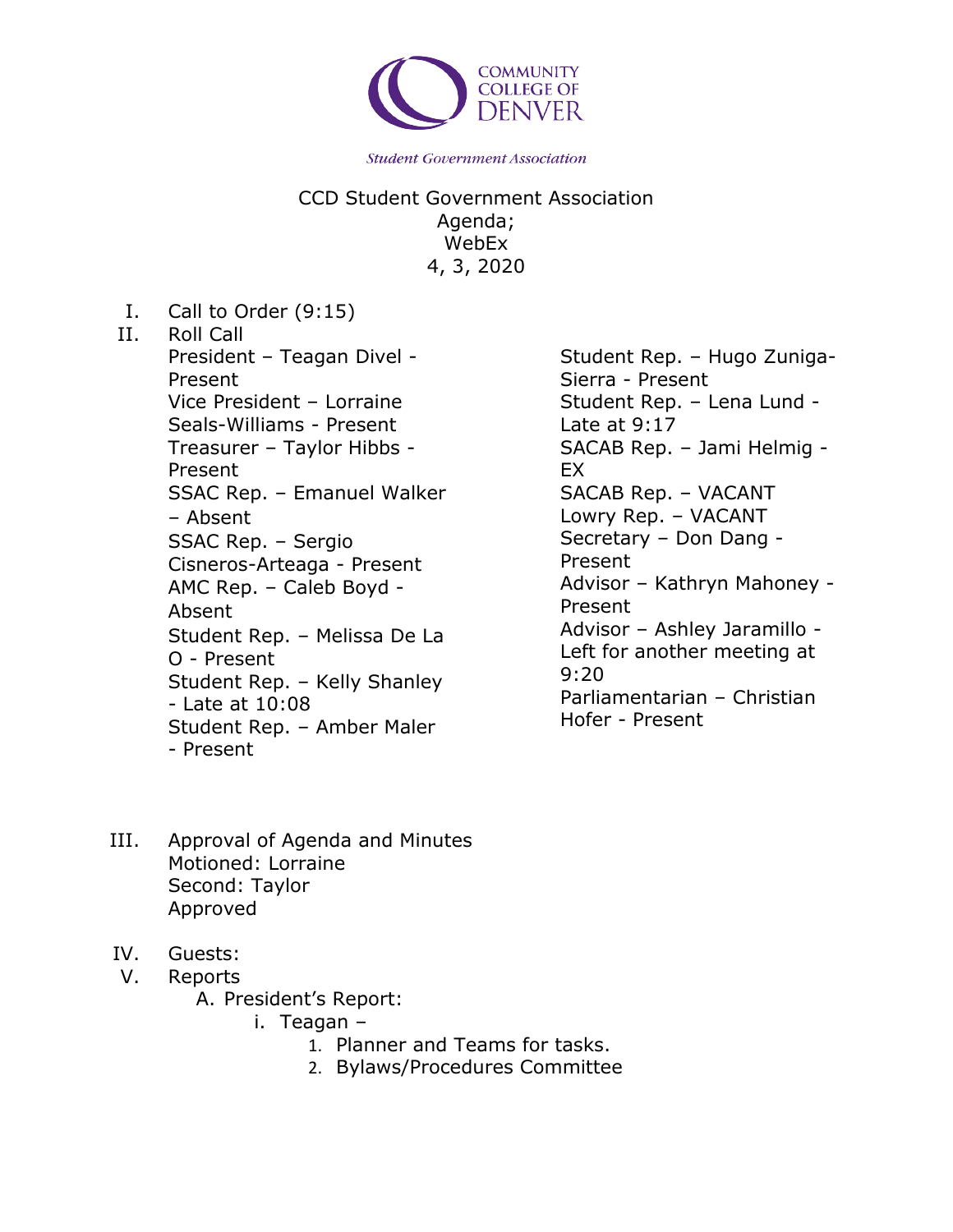- 3. Returning SGA members will need to submit elections packets.
- B. Vice-President's Report:
	- i. Lorraine
		- 1. Volunteer for Mobile Food Pantry
- C. Treasurer's Report:
	- i. Taylor
		- Ideas for ways to use budget
			- 1. Computers for lending library?
			- 2. Items for Pantry?
			- 3. Rental van/car for mobile food delivery?
			- 4. Tech training for SGA?
			- 5. Mobile Hotspots? With T-Mobile?
			- Email me at [trhibbs@student.cccs.edu](mailto:trhibbs@student.cccs.edu) if needed
- D. Secretary's Report:
	- i. Don –
- E. Advisor's Report:
	- i. Kathryn
		- 1. Emergency Aid
			- a. 2.0 GPA
	- ii. Ashley -
- F. SACAB Report:
	- i. Jami -
- G. SSAC Report:
	- i. Emanuel
		- 1. Identity project
		- 2. Finalized elections
	- ii. Sergio -
- H. Student Rep. Reports:
	- i. Melissa –
	- ii. Kelly –
	- iii. Amber
		- 1. Sustainability
		- 2. Earth Week
	- iv. Hugo –
	- v. Lena –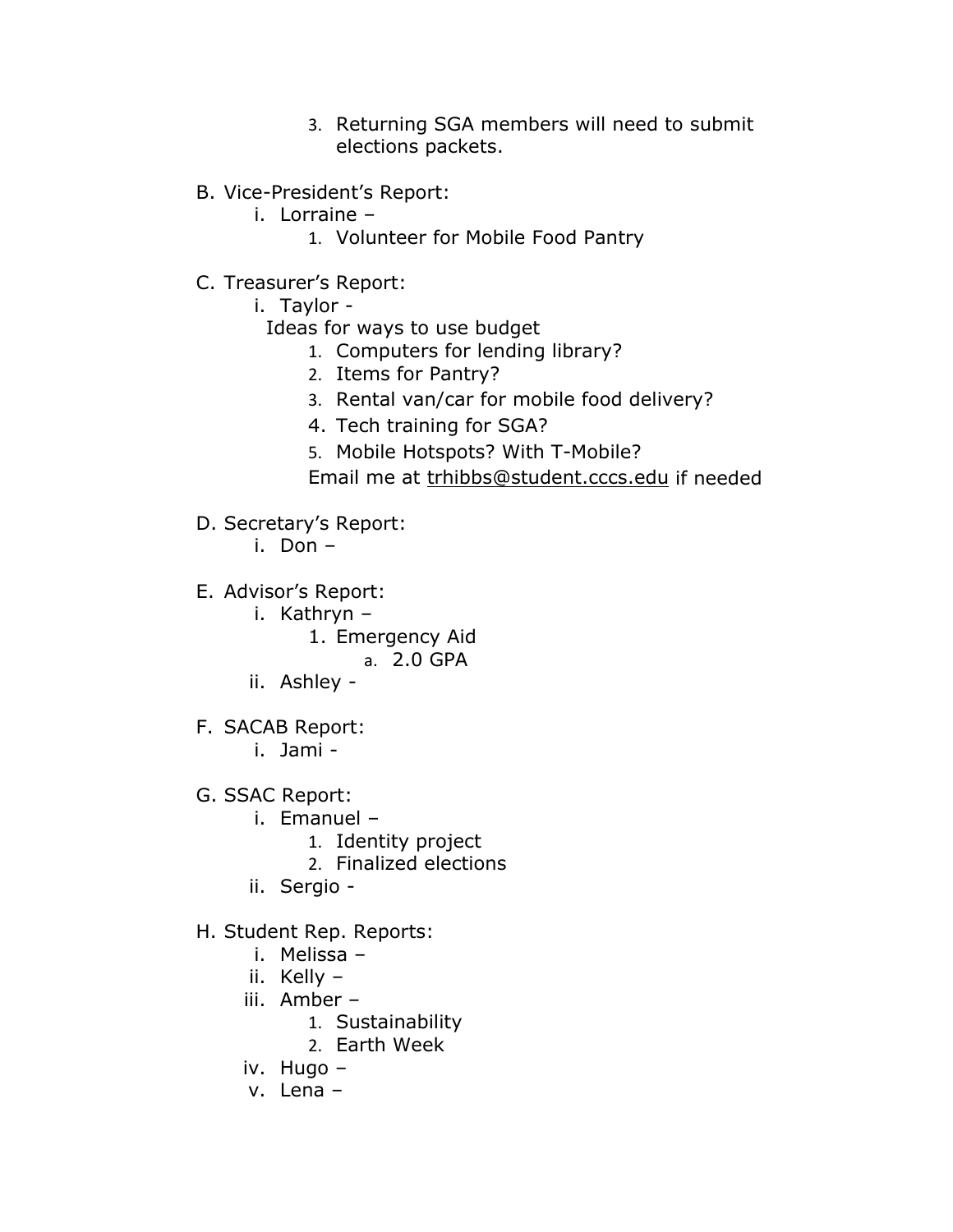vi. Caleb -

- I. Committee Report (Budget, Events, Engagement): i. (Name) -
- J. Special Committee Report (Elections): (Name) -
- VI. Unfinished Business/General Orders: A. SGA Stoles for 2019-2020
- VII. New Business:
	- A. Elections.
		- i. Due 4/10/2020
		- ii. 4/20 26
	- B. Virtual Programming
		- i. Tri-Institution
		- ii. Events
		- iii. Virtual Talent Show
- VIII. Open Forum/Public Comments/Adjournment:

(Taylor) - Virtual Council (Kathryn) - Hotspots (Lorraine) - Mobile Food Pantry (Amber) - Donations for community, Laptops for students (Taylor) - Don't rollover to next year (Kathryn) - from Student Life Fee (Taylor) - Laptops and rollover (Kathryn) - Provost and Vice President from CCD (Sergio) - Instagram page Mobile Hotspot D2L Tips & Tricks Increase Funds for Emergency Aid

Adjournment at 10:19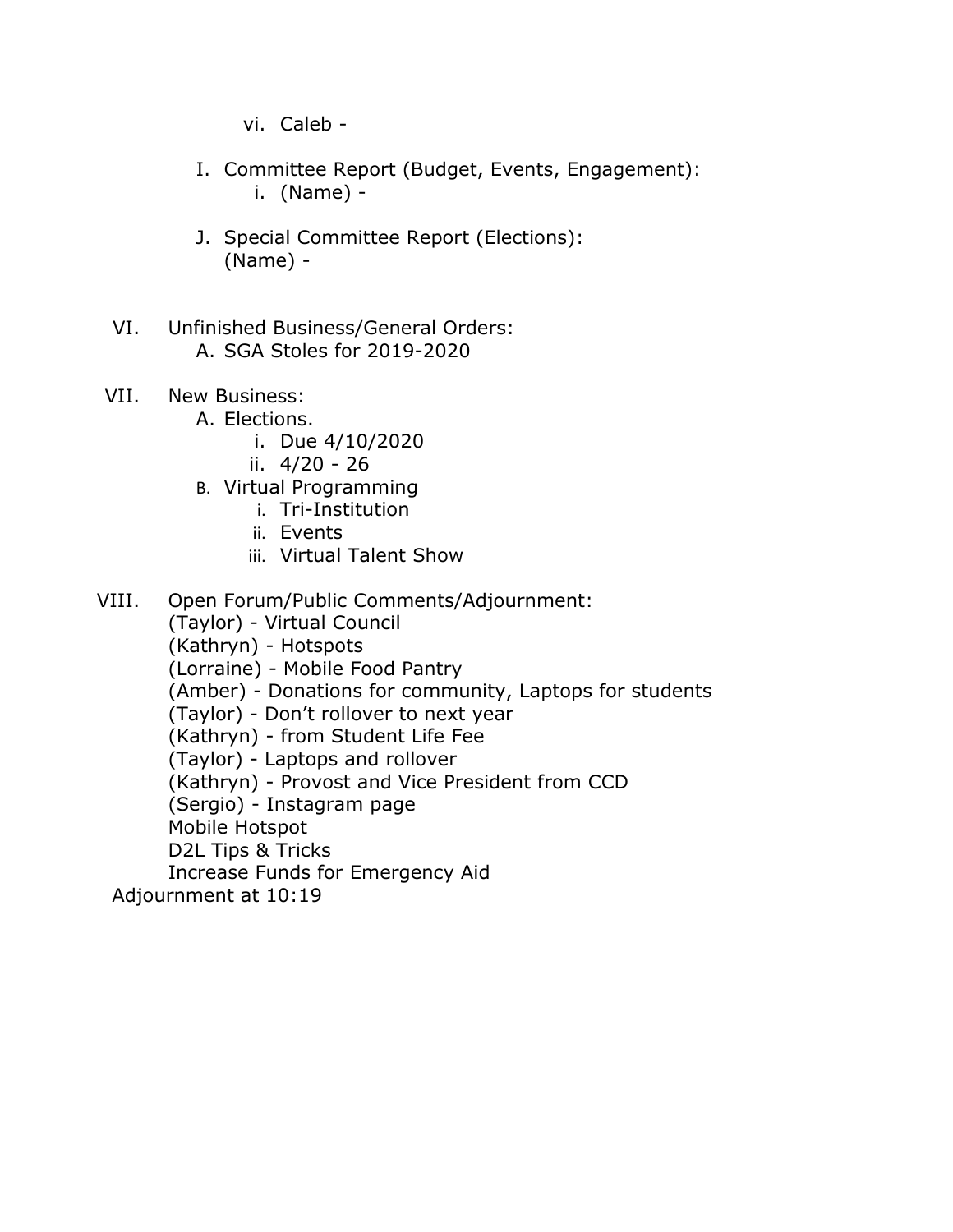

CCD Student Government Association Agenda; WebEx 4, 9, 2020

I. Call to Order (9:06) II. Roll Call President – Teagan Divel - Present Vice President – Lorraine Seals-Williams - Present Treasurer – Taylor Hibbs - Present SSAC Rep. – Emanuel Walker - EX SSAC Rep. – Sergio Cisneros-Arteaga - Late at 9:07 AMC Rep. – Caleb Boyd - Present Student Rep. – Melissa De La O - Present Student Rep. – Kelly Shanley - Present

Student Rep. – Amber Maler - Present Student Rep. – Hugo Zuniga-Sierra - Present Student Rep. – Lena Lund - Present SACAB Rep. – Jami Helmig - Present SACAB Rep. – VACANT Lowry Rep. – VACANT Secretary – Don Dang - Present Advisor – Kathryn Mahoney - Present Advisor – Ashley Jaramillo - Present Parliamentarian – Christian Hofer - Absent

- III. Approval of Agenda and Minutes Motioned: Jami Second: Caleb Approved
- IV. Guests:

Everette Freeman | President Ruthanne Orihuela | Provost & Vice President of Academic Affairs Tami Selby | Executive Dean of Enrollment Management Christa Saracco | Director of Marketing Communications Asia Abeyta | Assistant Director of Financial Aid Matthew Sweeney | AMC Director Kathy Kaoudis |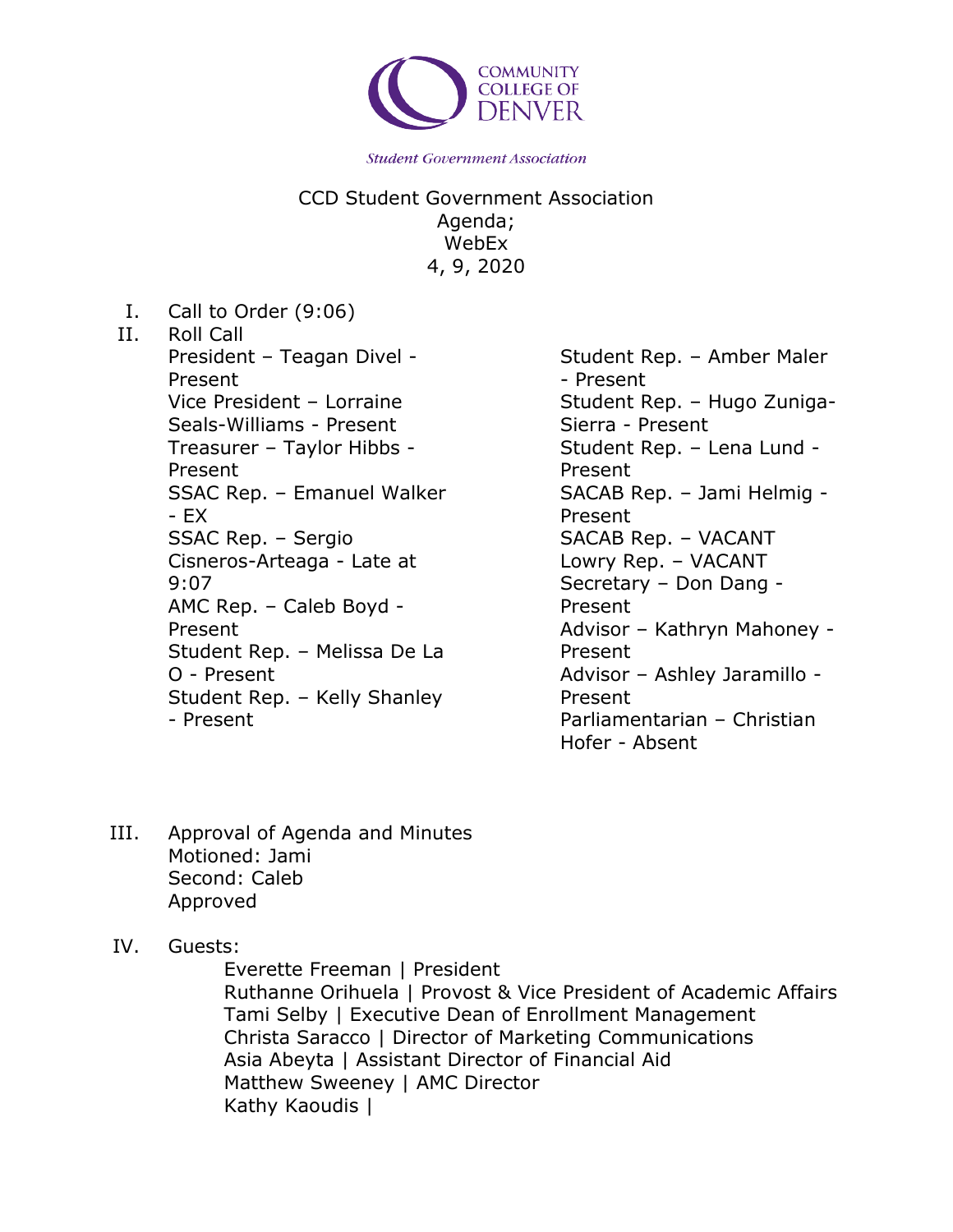Questions:

What is the school's plan on the first semester in the summer? Will be remote.

Technical Schools?

Incomplete or withdraw. Will meet towards the end of the month to finish up class.

Remote learning?

Plan was made as a class to class basis. Online engagement. Direct phone call for help.

Emergency Support?

Help with food and pay for rent.

Is CCD going to lower the number of classes it offers?

No but will close the class until it is needed.

Withdraw?

The last day to withdraw will be extended to the end of the semester. Incomplete. S/U grade.

# V. New Business:

- A. Elections updates, last day for nomination packets.
	- i. Due at 5 pm
- B. Commencement.
- C. Option of buying Laptops with our budget and donating them to the Office of Student Life.

# VI. Reports

A. President's Report:

- i. Teagan Goals check in from Spring retreat.
- B. Vice-President's Report:
	- i. Lorraine –
- C. Treasurer's Report:
	- i. Taylor -
- D. Secretary's Report:
	- i. Don –
- E. Advisor's Report:
	- i. Kathryn STEM Advisors are helping
	- ii. Ashley Emergency and virtual engagement. Mobile Food Pantry on next Tuesday. Food with Freeman involvement.
- F. SACAB Report:
	- i. Jami -
- G. SSAC Report:
	- i. Emanuel –
	- ii. Sergio Surprises and nominations.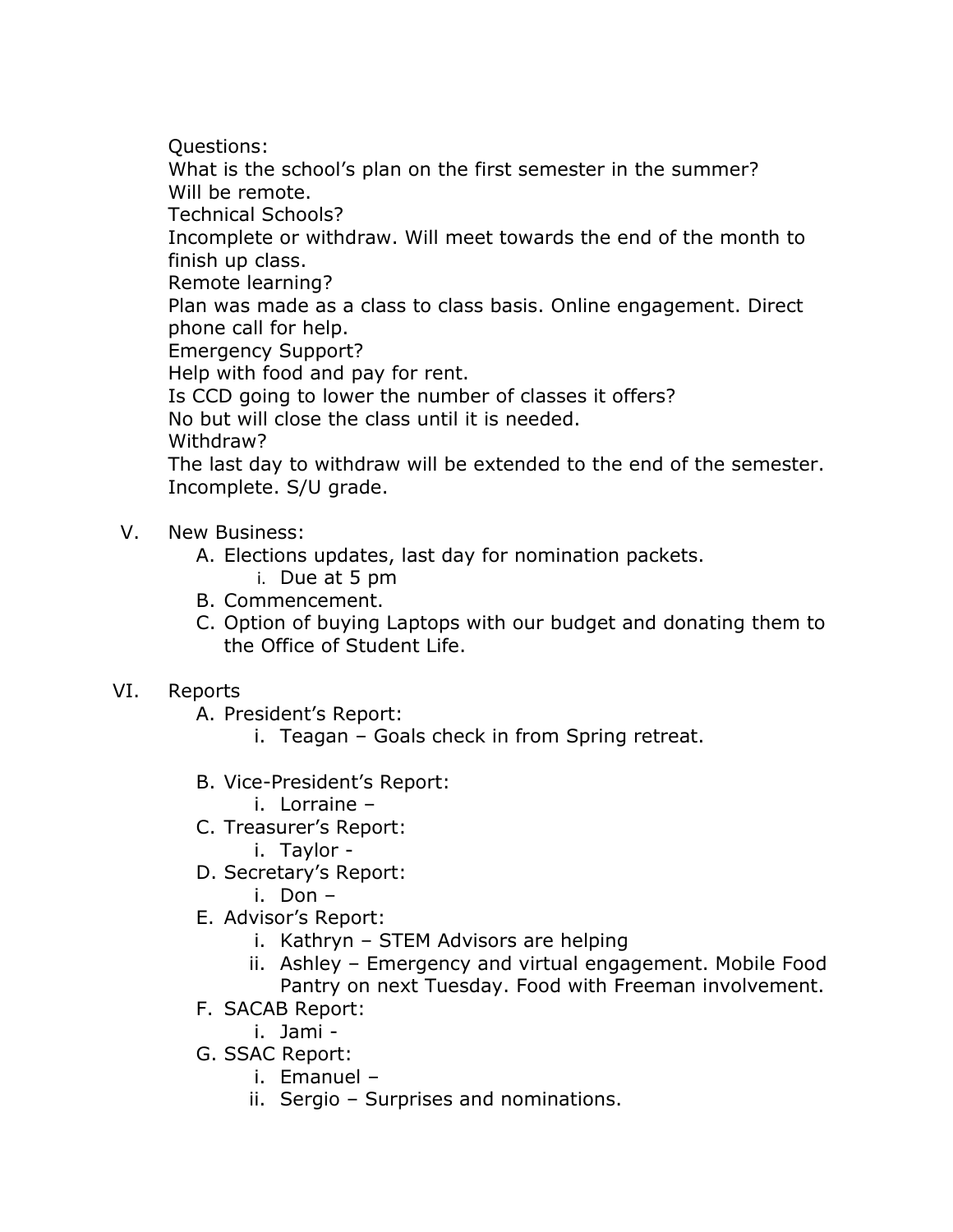- H. Student Rep. Reports:
	- i. Melissa Working with Sergio
	- ii. Kelly –
	- iii. Amber –
	- iv. Hugo –
	- v. Lena –
	- vi. Caleb -
- I. Committee Report (Budget, Events, Engagement): i. (Name) -
- J. Special Committee Report (Elections): (Name) -
- VII. Unfinished Business/General Orders:
- VIII. Open Forum/Public Comments/Adjournment: (Name) -

Adjournment at 10:53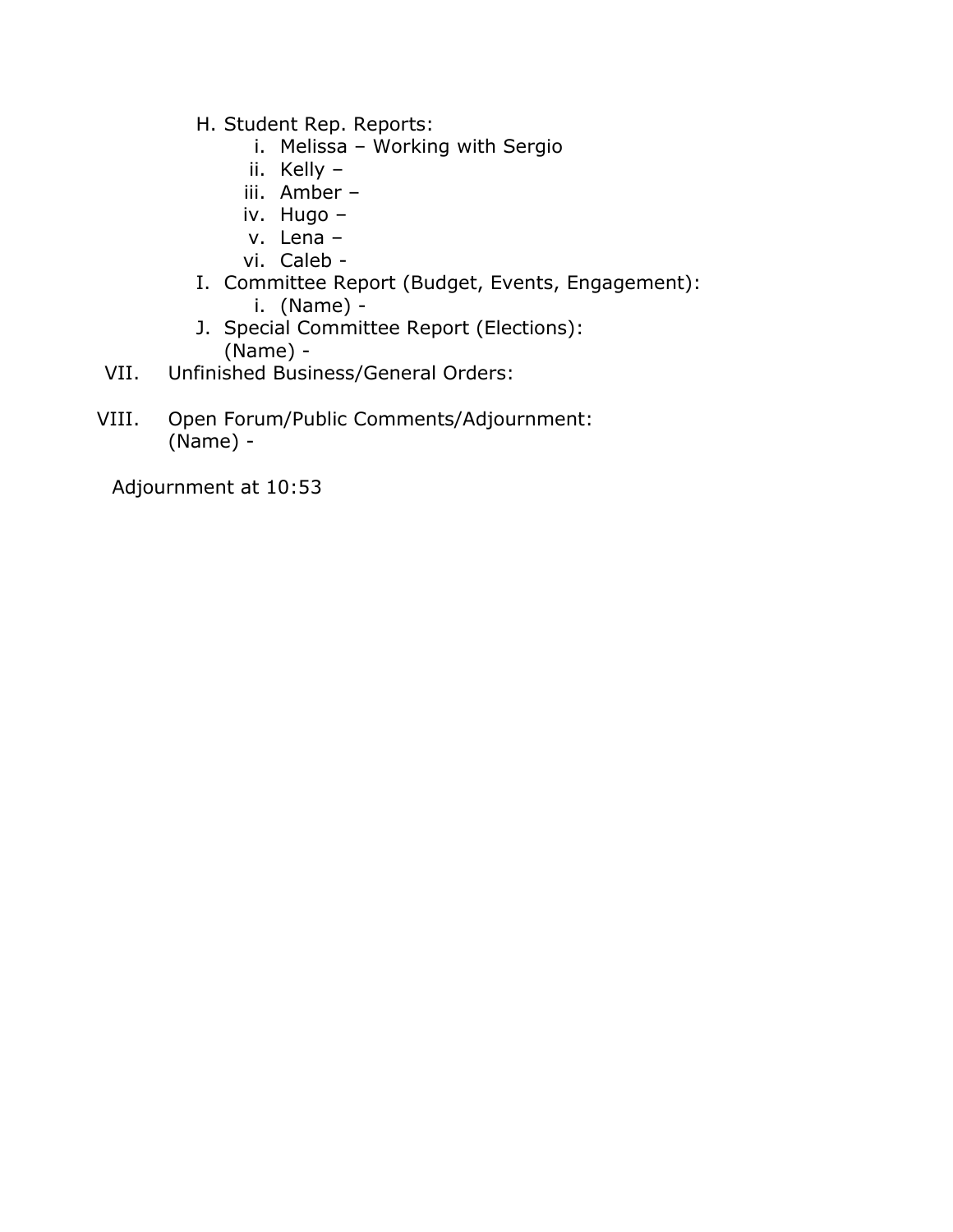

CCD Student Government Association Agenda; WebEx 4, 17, 2020

- I. Call to Order (9:05)
- II. Roll Call

President – Teagan Divel - Present Vice President – Lorraine Seals-Williams - Present Treasurer – Taylor Hibbs - Present SSAC Rep. – Sergio Cisneros-Arteaga - Present SSAC Rep. – VACANT AMC Rep. – Caleb Boyd - Late at 9:23 Student Rep. – Melissa De La O - Present Student Rep. – Kelly Shanley - Present Student Rep. – Amber Maler - Present

Student Rep. – Hugo Zuniga-Sierra - Present Student Rep. – Lena Lund - Present SACAB Rep. – Jami Helmig - EX SACAB Rep. – VACANT Lowry Rep. – VACANT Secretary – Don Dang - Present Advisor – Kathryn Mahoney - Present Advisor – Ashley Jaramillo - EX Parliamentarian – Christian Hofer - Absent

- III. Approval of Agenda and Minutes Motioned: Taylor Second: Sergio Approved
- IV. Guests:
- V. New Business:
	- A. Commencement options; voting for today.
		- i. Send diploma, tassels, etc.
	- B. Elections Bill from 2/24/2020
		- i. Passed 10/0
		- ii. Amendment for prizes: Lorraine
		- iii. Second: Caleb
		- iv. Passed bill 10/0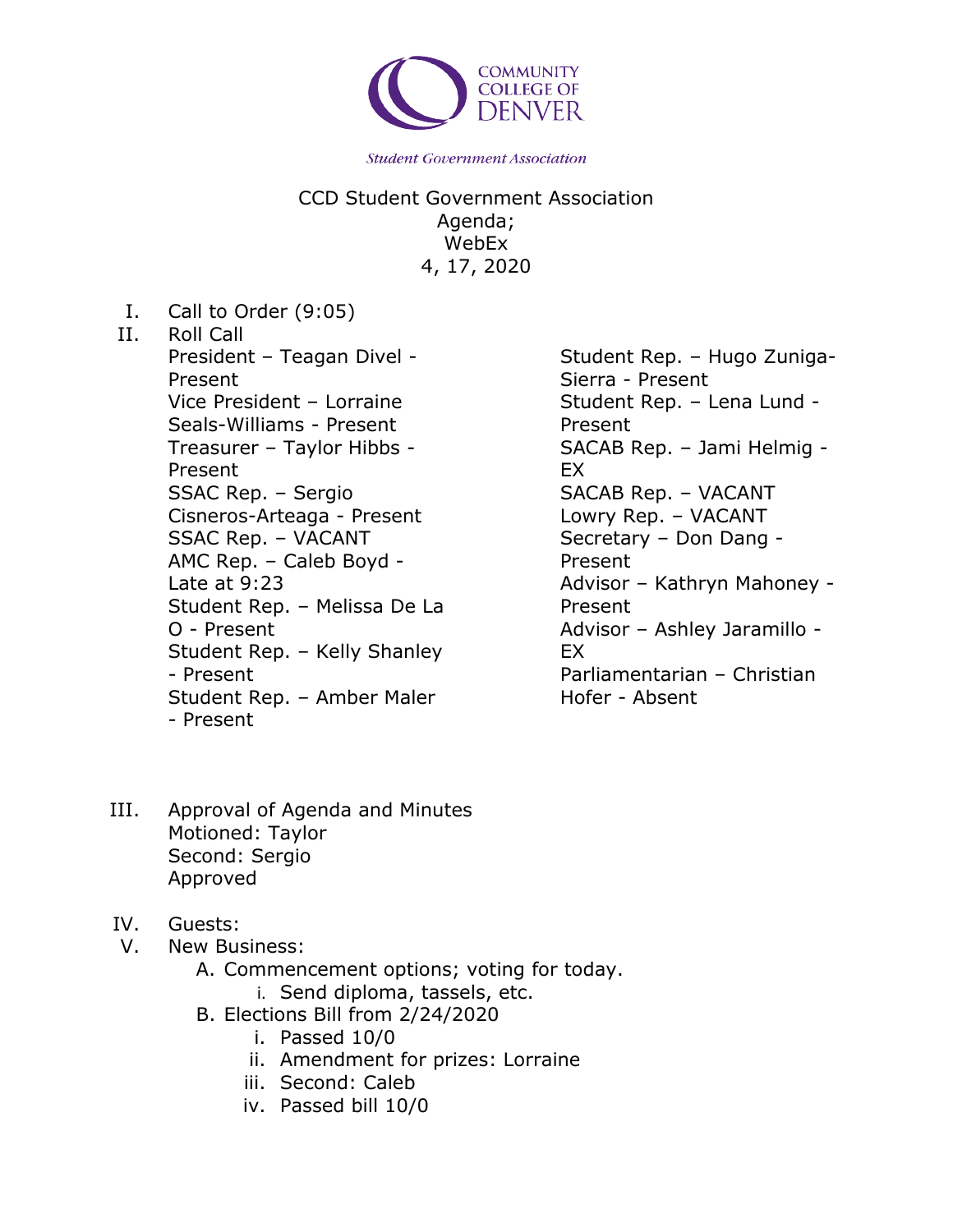- C. Laptop Bill
	- i. Amendment for 33 laptops and add can: Caleb
	- ii. Second: Taylor
	- iii. Passed 10/0
	- iv. Passed bill: 10/0

### VI. Reports

- A. President's Report:
	- i. Teagan Follow up on Goals
- B. Vice-President's Report:
	- i. Lorraine –
- C. Treasurer's Report:
	- i. Taylor Help donation for CCD Foundation
- D. Secretary's Report:
	- i. Don –
- E. Advisor's Report:
	- i. Kathryn Trivia, Virtual Hot Topic, Emergency Aid, Internet Aid
	- ii. Ashley -
- F. SACAB Report:
	- i. Jami -
- G. SSAC Report:
	- i. Sergio Trivia, Elections
- H. Student Rep. Reports:
	- i. Melissa Food Drive, another on April 26th
	- ii. Kelly –
	- iii. Amber –
	- iv. Hugo –
	- v. Lena –
	- vi. Caleb -
- I. Committee Report (Budget, Events, Engagement):
	- i. (Name) -
- J. Special Committee Report (Elections): (Name) -
- VII. Unfinished Business/General Orders:
- VIII. Open Forum/Public Comments/Adjournment: (Kelly) – Video for Elections Adjournment at 9:58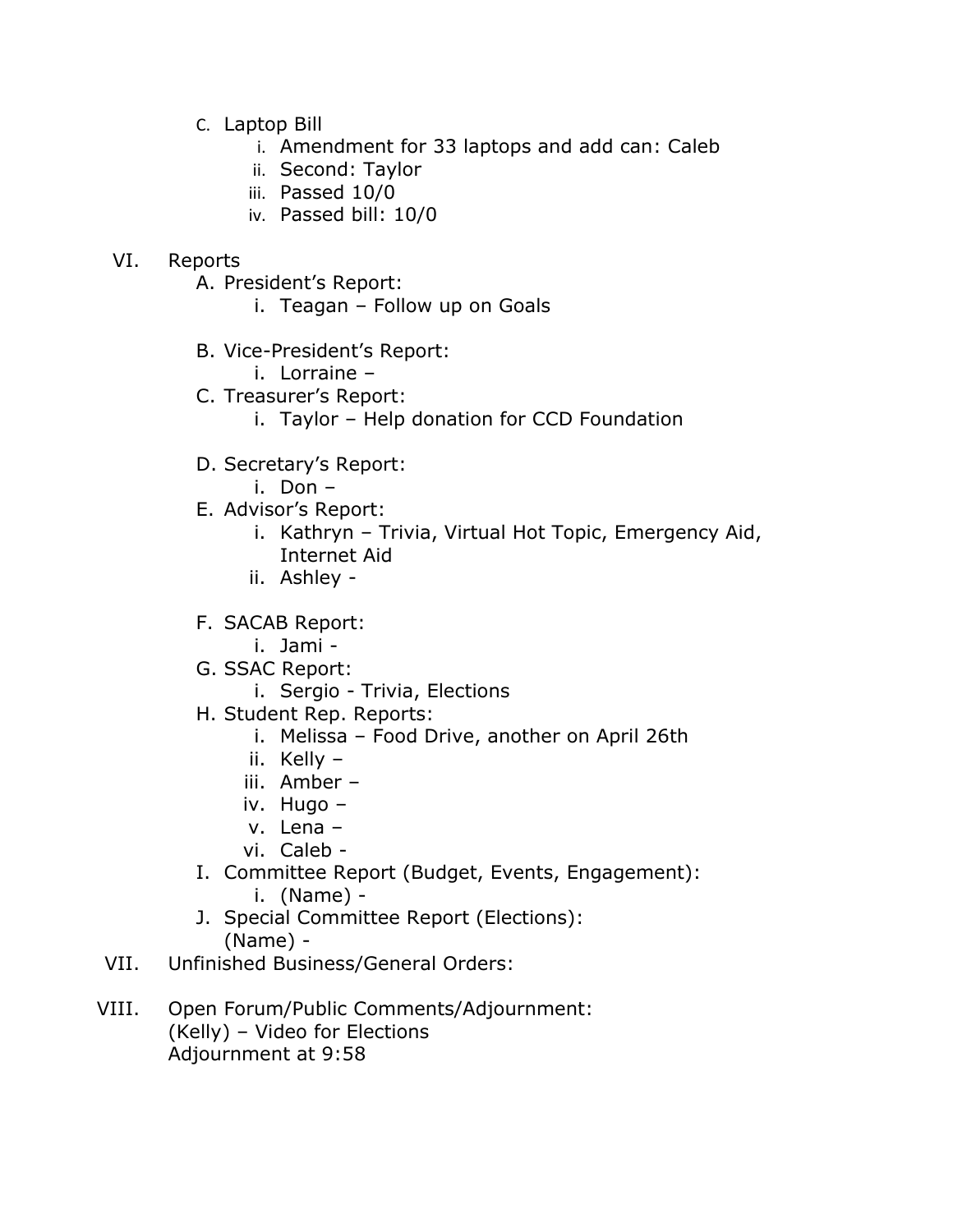

CCD Student Government Association Agenda; WebEx 4, 24, 2020

- I. Call to Order (9:00)
- II. Roll Call President – Teagan Divel - Present Vice President – Lorraine Seals-Williams - Present Treasurer – Taylor Hibbs - Present SSAC Rep. – VACANT SSAC Rep. – Sergio Cisneros-Arteaga - Present AMC Rep. – Caleb Boyd - Absent Student Rep. – Melissa De La O - Present Student Rep. – Kelly Shanley - Present Student Rep. – Amber Maler - Present

Student Rep. – Hugo Zuniga-Sierra - Present Student Rep. – Lena Lund - Present SACAB Rep. – Jami Helmig - Present SACAB Rep. – VACANT Lowry Rep. – VACANT Secretary – Don Dang - Present Advisor – Kathryn Mahoney - Present Advisor – Ashley Jaramillo - Present Parliamentarian – Christian Hofer - Present

- III. Approval of Agenda and Minutes Motioned: Second: Approved
- IV. Guests:

Everette Freeman |President Tami Selby | Executive Dean of Enrollment Management Kathy Kaoudis | Chief Financial Officer and VP of Administrative **Services** Erin Frew | Special Assistant to the President Courtney Blodgett | Executive Assistant to the President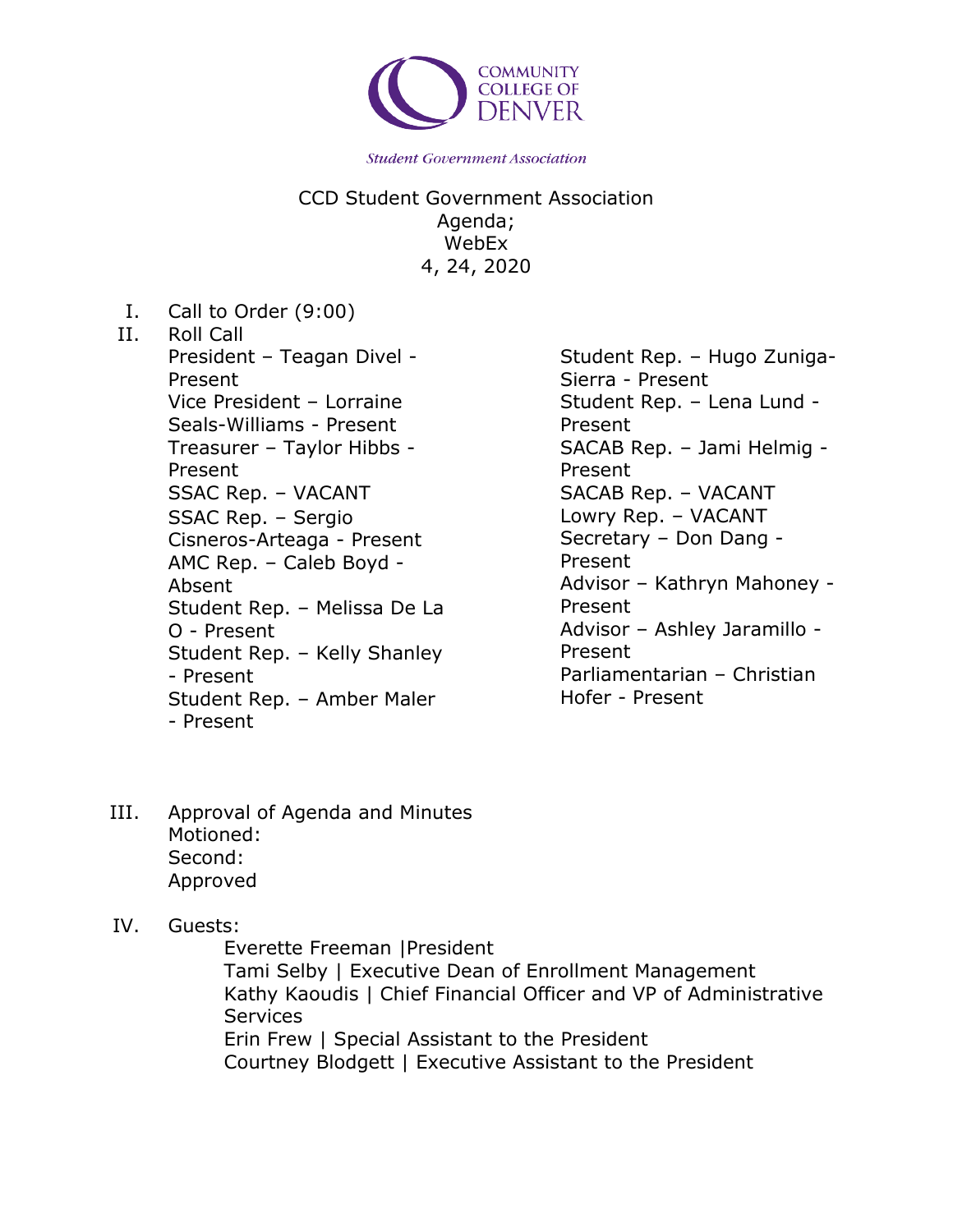Commencement. Not expecting to postpone for December. Expecting resurgence.

Budget. Decrease in 10%, 15%, 20%; expecting to use reserve money but there are back plans. There are currently no cuts.

Online Class. Will keep costs like in-person class the same and online the same

Work Study. There is aid and will continue current positions. There are also open positions. The bookstore is open and will continue to fund employees. Summer 2020 work study is available.

Technical Students. Currently unknown.

RTD Fee. Will return any unused funds. Fees are passing. Tivoli Building.

V. New Business:

SGA Stoles Bill. Motioned: Lorraine Second: Taylor Approved Elections, Closing Sunday at 5pm. Updates on status of each bill.

- VI. Reports
	- A. President's Report:
		- i. Teagan Commencement: SGA video for graduates.
	- B. Vice-President's Report:
		- i. Lorraine –
	- C. Treasurer's Report:
		- i. Taylor -
	- D. Secretary's Report:
		- i. Don –
	- E. Advisor's Report:
		- i. Kathryn Emergency Aid. There will people who are excluded
		- ii. Ashley -
	- F. SACAB Report:
		- i. Jami SACAB took a break
	- G. SSAC Report:
		- i. Sergio Encourage voting
	- H. Student Rep. Reports:
		- i. Melissa –
		- ii. Kelly –
		- iii. Amber –
		- iv. Hugo –
		- v. Lena –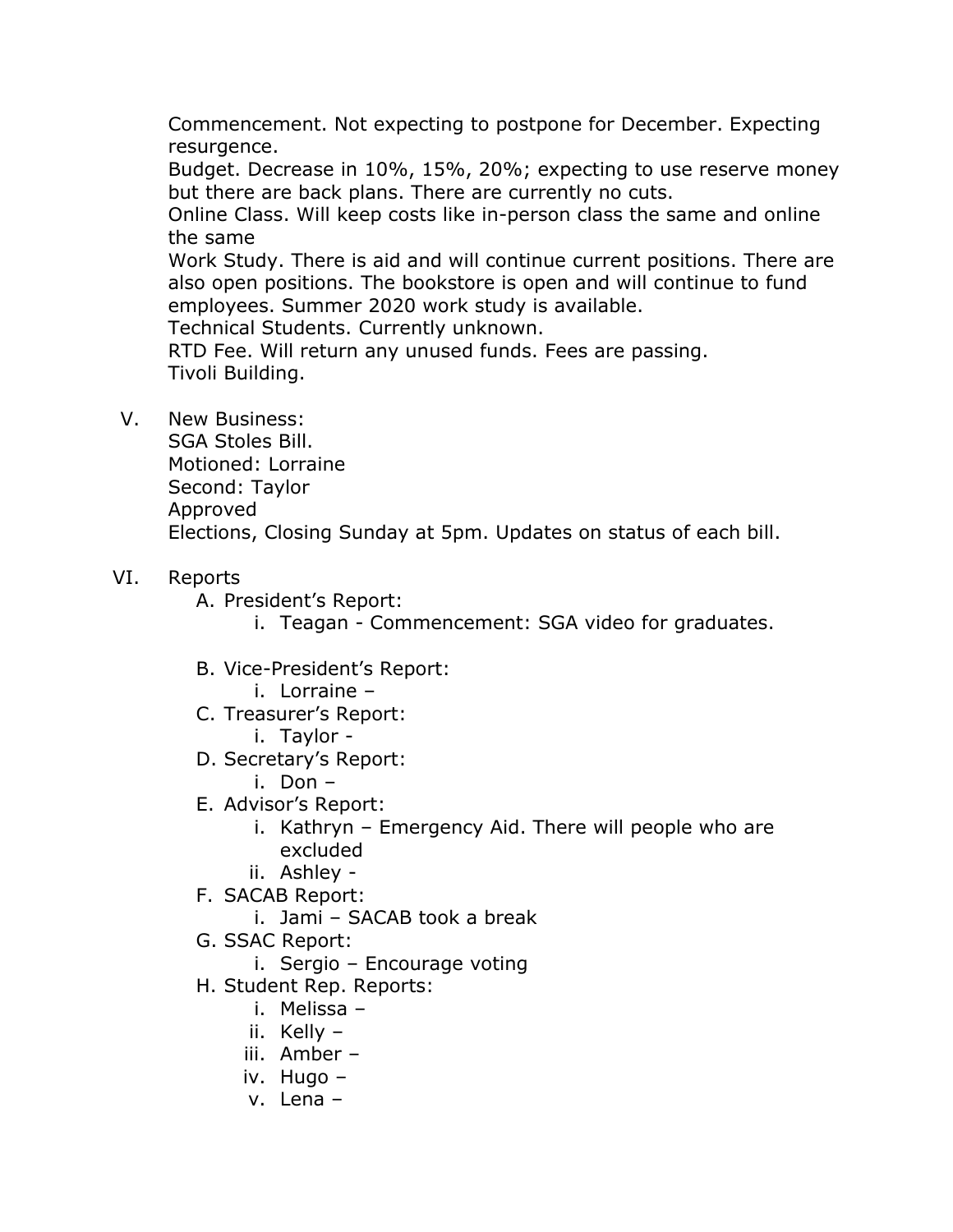vi. Caleb -

- I. Committee Report (Budget, Events, Engagement): i. (Name) -
- J. Special Committee Report (Elections): (Name) -
- VII. Unfinished Business/General Orders:
- VIII. Open Forum/Public Comments/Adjournment: (Name) –

Adjournment at 10:27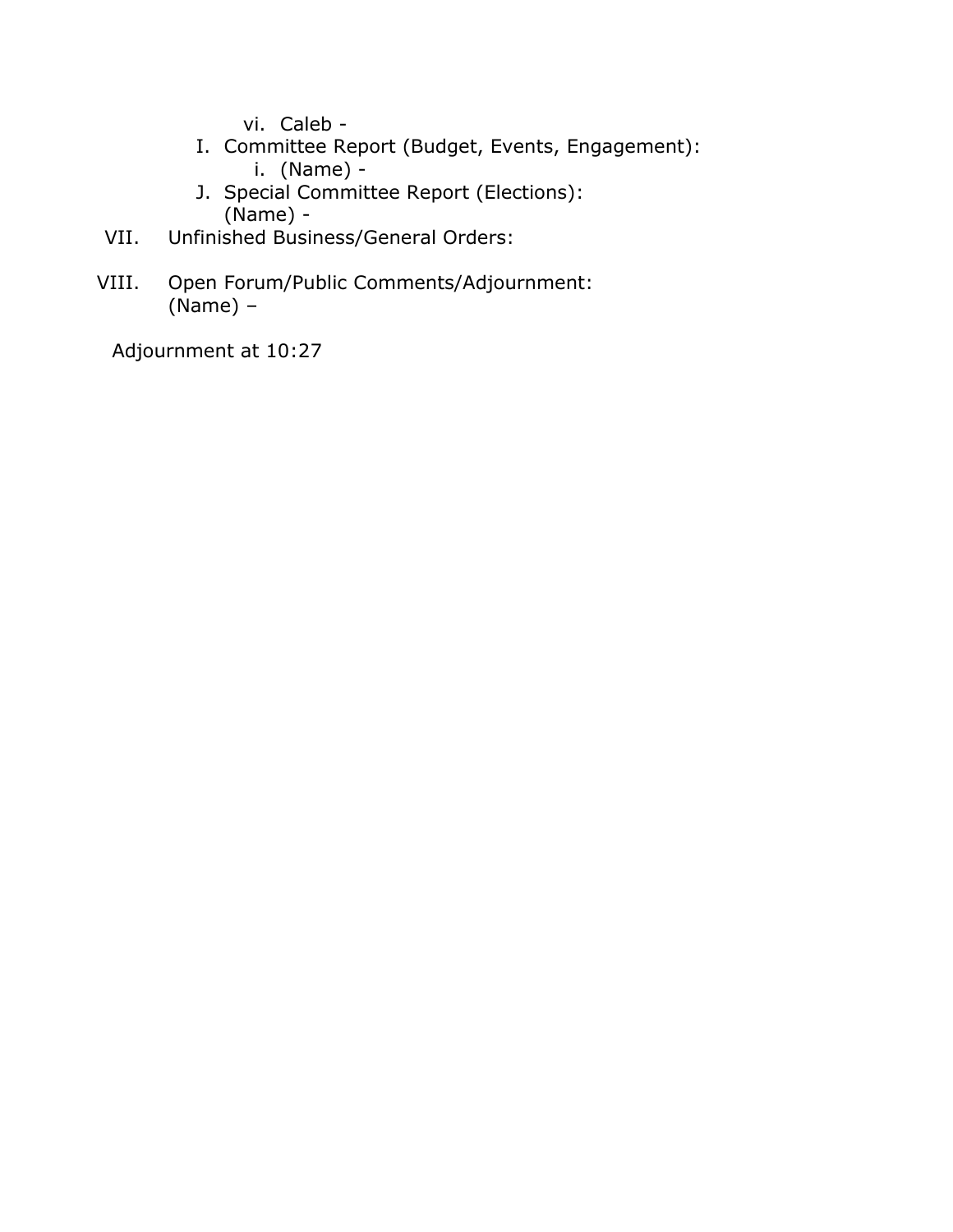

CCD Student Government Association Agenda; WebEx 5, 1, 2020

- I. Call to Order (9:06)
- II. Roll Call

President – Teagan Divel - Present Vice President – Lorraine Seals-Williams - Present Treasurer – Taylor Hibbs - Present SSAC Rep. – VACANT SSAC Rep. – Sergio Cisneros-Arteaga - AMC Rep. – Caleb Boyd - EX Student Rep. – Melissa De La O - Present Student Rep. – Kelly Shanley - Present Student Rep. – Amber Maler - Present

Student Rep. – Hugo Zuniga-Sierra - Present Student Rep. – Lena Lund - Present SACAB Rep. – Jami Helmig - Present SACAB Rep. – VACANT Lowry Rep. – VACANT Secretary – Don Dang - Present Advisor – Kathryn Mahoney - Present Advisor – Ashley Jaramillo - Present Parliamentarian – Christian Hofer - Absent

- III. Approval of Agenda and Minutes Motioned: Taylor Second: Lena Approved
- IV. Guests:

Kathy Kaoudis | Chief Financial Officer and VP of Administrative AHEC got refund for Spring 2020 term Approved to suspend RTD CollegePass

- V. New Business: Election results.
- VI. Reports A. President's Report: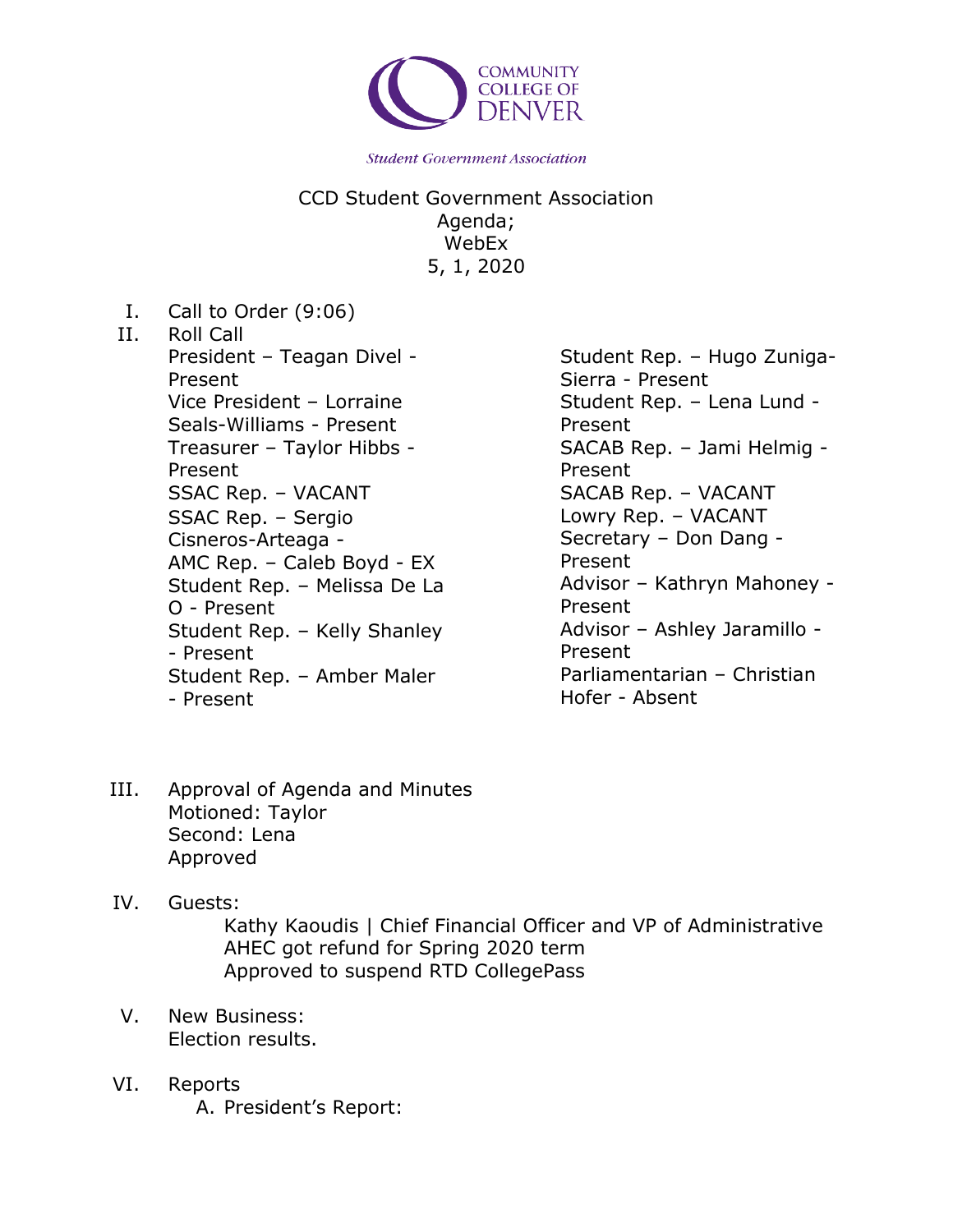- B. Vice-President's Report:
	- i. Lorraine –
- C. Treasurer's Report:
	- i. Taylor -
- D. Secretary's Report:
	- i. Don –
- E. Advisor's Report:
	- i. Kathryn Update on Emergency Aid
	- ii. Ashley -
- F. SACAB Report:
	- i. Jami -
- G. SSAC Report:
	- i. Emanuel –
	- ii. Sergio -
- H. Student Rep. Reports:
	- i. Melissa –
	- ii. Kelly –
	- iii. Amber –
	- iv. Hugo –
	- v. Lena –
	- vi. Caleb -
- I. Committee Report (Budget, Events, Engagement): i. (Name) -
- J. Special Committee Report (Elections): (Name) -
- VII. Unfinished Business/General Orders:
- VIII. Open Forum/Public Comments/Adjournment: (Name) –

Adjournment at 9:53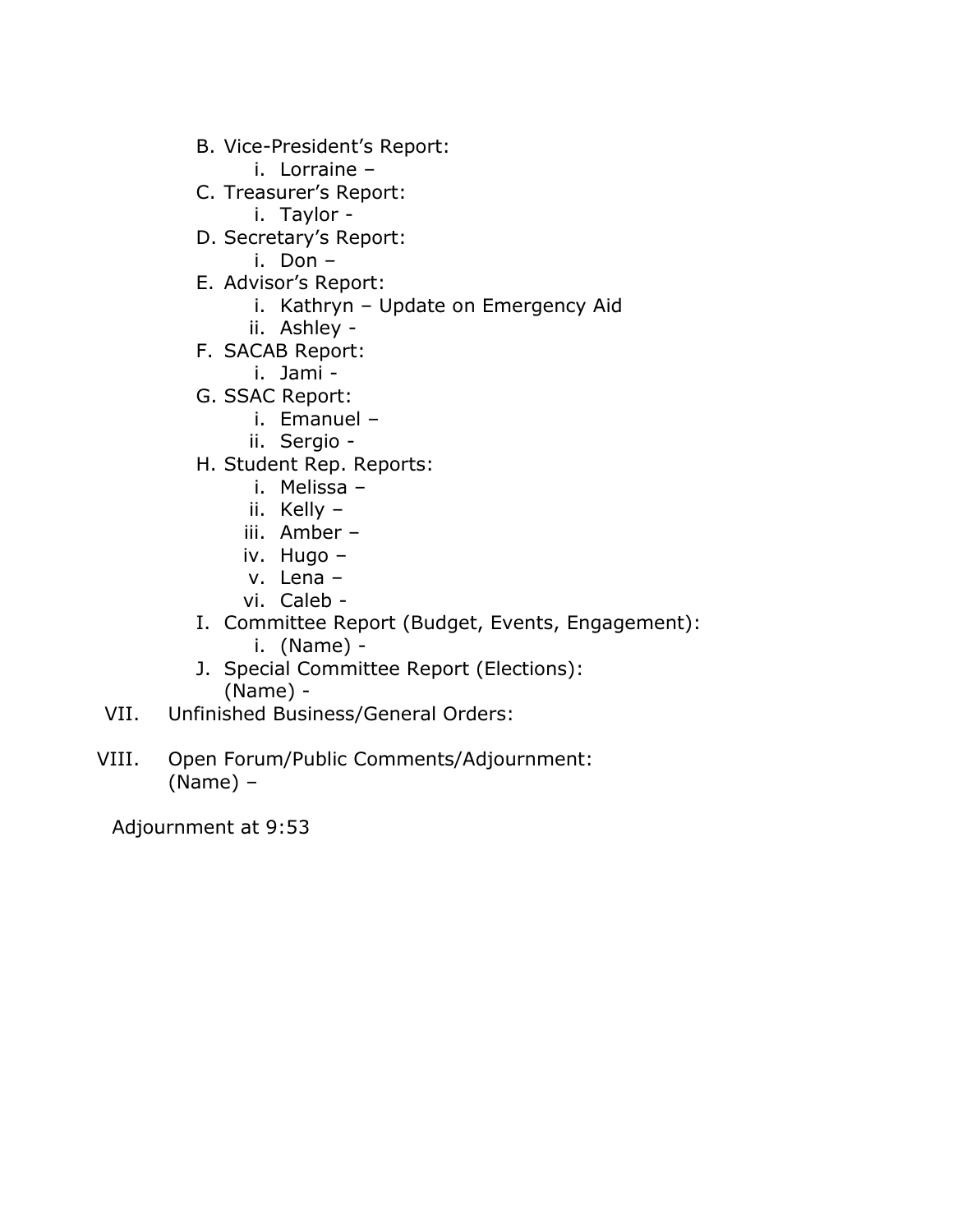

CCD Student Government Association Agenda; WebEx 5, 15, 2020

- I. Call to Order (9:00)
- II. Roll Call President – Teagan Divel - Present Vice President – Lorraine Seals-Williams - Present Treasurer – Taylor Hibbs - Present SSAC Rep. – VACANT SSAC Rep. – Sergio Cisneros-Arteaga - Absent AMC Rep. – Caleb Boyd - Absent Student Rep. – Melissa De La O - Present Student Rep. – Kelly Shanley - Present Student Rep. – Amber Maler - Present

Student Rep. – Hugo Zuniga-Sierra - Excused Student Rep. – Lena Lund - Present SACAB Rep. – Jami Helmig - Present SACAB Rep. – VACANT Lowry Rep. – VACANT Secretary – Don Dang - Present Advisor – Kathryn Mahoney - Absent Advisor – Ashley Jaramillo - Present Parliamentarian – Christian Hofer - Absent

- III. Approval of Agenda and Minutes Motioned: Taylor Second: Kelly Approved
- IV. Guests:
- V. New Business:

i. Low Cost Textbook Survey. Determine what a 'low cost' is.

ii. Food Bank of the Rockies Donation.

iii. Sashes for SGA 2019-2020 members. Bill adjustment. \$200 as budget.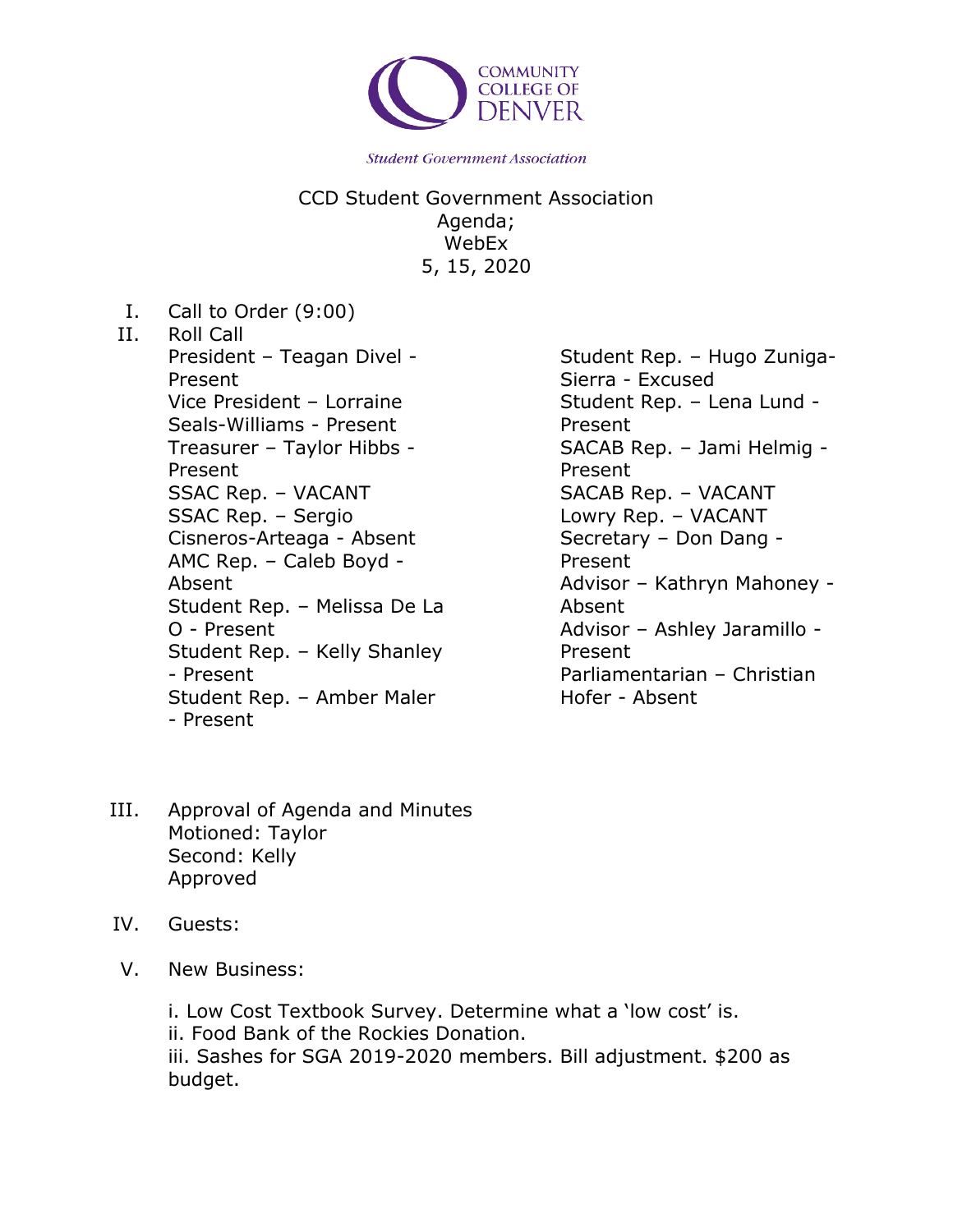iv. Caps and Gown bill proposal. Give away. Drive through. Ashley is planning.

- VI. Reports
	- A. President's Report:
		- i. RTD Fee email.
		- ii. Fall 2020 class email.
	- B. Vice-President's Report:
		- i. Lorraine Elections and recruitment.
	- C. Treasurer's Report:
		- i. Taylor -
	- D. Secretary's Report:
		- i. Don –
	- E. Advisor's Report:
		- i. Kathryn –
		- ii. Ashley Budget for Fall 2020.
	- F. SACAB Report:
		- i. Jami Finished SACAB meeting.
	- G. SSAC Report:
		- i. Sergio -
	- H. Student Rep. Reports:
		- i. Melissa –
		- ii. Kelly –
		- iii. Amber Sustainability: no report
		- iv. Hugo –
		- v. Lena –
		- vi. Caleb -
	- I. Committee Report (Budget, Events, Engagement):
		- i. (Name) -
	- J. Special Committee Report (Elections): (Name) -
- VII. Unfinished Business/General Orders:
- VIII. Open Forum/Public Comments/Adjournment: Emergency Aid vs Food Bank of the Rockies Emergency Aid problems Commencement

Adjournment at 10:14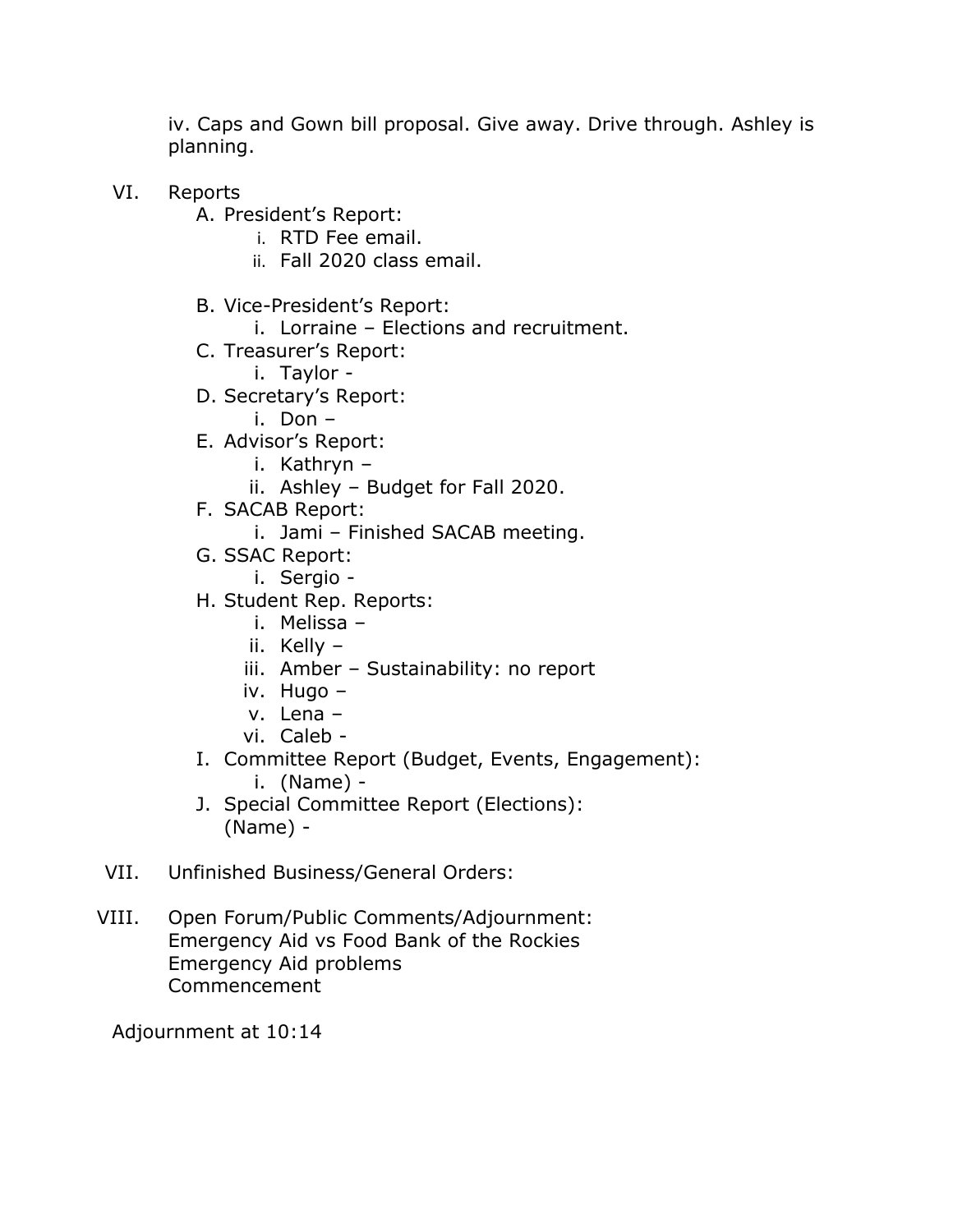

CCD Student Government Association Agenda; WebEx 5, 29, 2020

- I. Call to Order (9:14)
- II. Roll Call President – Teagan Divel - Present Vice President – Lorraine Seals-Williams - Present Treasurer – Taylor Hibbs - Present SSAC Rep. – VACANT SSAC Rep. – Sergio Cisneros-Arteaga - Absent AMC Rep. – Caleb Boyd - Absent Student Rep. – Melissa De La O - Present Student Rep. – Kelly Shanley - Present Student Rep. – Amber Maler - Absent
- III. Approval of Agenda and Minutes Motioned: Taylor Second: Lena Approved
- IV. Guests:
- V. New Business:
	- i. Stoles Bill
		- i. Passed: Kelly
		- ii. Second: Lena

Student Rep. – Hugo Zuniga-Sierra - Absent Student Rep. – Lena Lund - Present SACAB Rep. – Jami Helmig - Absent SACAB Rep. – VACANT Lowry Rep. – VACANT Secretary – Don Dang - Present Advisor – Kathryn Mahoney - Present Advisor – Ashley Jaramillo - Absent Parliamentarian – Christian Hofer - Absent